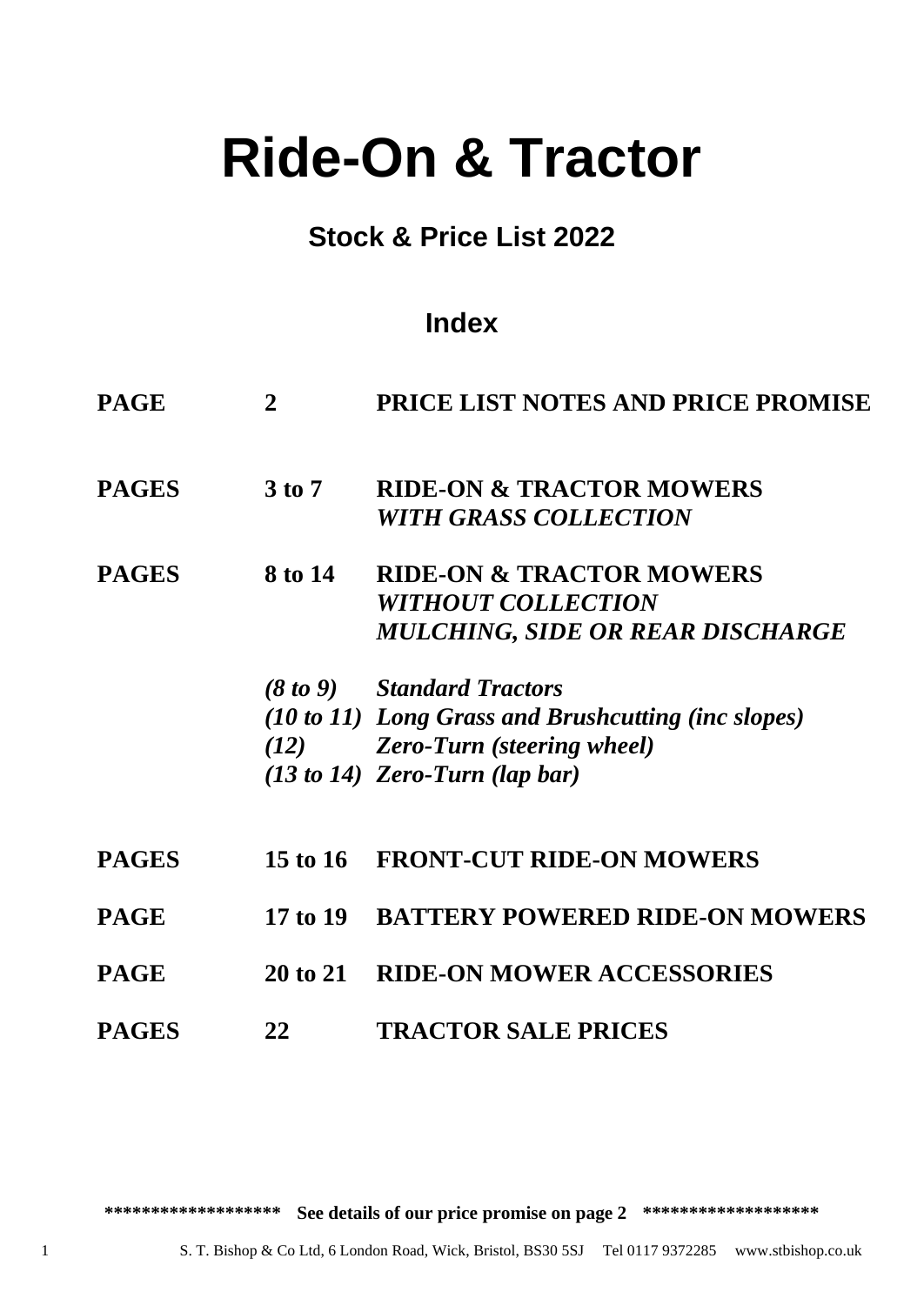# **Notes about our price list and our service:-**

This price list represents the range of equipment that we normally carry in stock. Each manufacturer and importer that we deal with has a wide range of machinery that will not all be listed here so if you cannot see a machine to suit you then please contact us and we will do our utmost to help you.

We aim to provide a wide range of equipment offering good value for money at all times and with an emphasis on the better quality end of the market.

All machines that we supply will normally be fully assembled and where appropriate fuelled & oiled ready to use!

Most machines can be delivered free of charge within our local area.

We offer a **Half Price Service** on any new machines sold during the year provided that they are booked in for service during November or December which is our winter servicing period.

We provide a high quality parts and service backup for all machines that we sell.

In the event of a machine failure during the warranty period, we will give absolute priority to the repair, often providing an immediate or same-day service.

All prices quoted are inclusive of VAT at 20%

The specifications in this price list are intended as a means of comparing products within our product range. They are subject to change without notice and although we do our utmost to ensure that they are correct it is advisable to contact us to confirm exact current specifications and prices prior to purchase.

# **If you do find the same machinery advertised locally or nationally at a lower price then please contact us as we will always consider matching competitors for local business.**

**Ideally we want to supply machines within our normal local delivery area (max 30 miles)** as we believe that most equipment requires regular maintenance and ready availability of spare parts. There are already too many people selling equipment via the internet, and indeed from larger stores where there is no provision for future servicing or even warranty backup by them. Prices are often attractive but **claims that national service networks are available may be misleading.** Although warranty cover is provided by the manufacturer the actual warranty repair is usually carried out by specialist dealers such as ourselves and our priority is always to look after our own customers as they are where our future lies.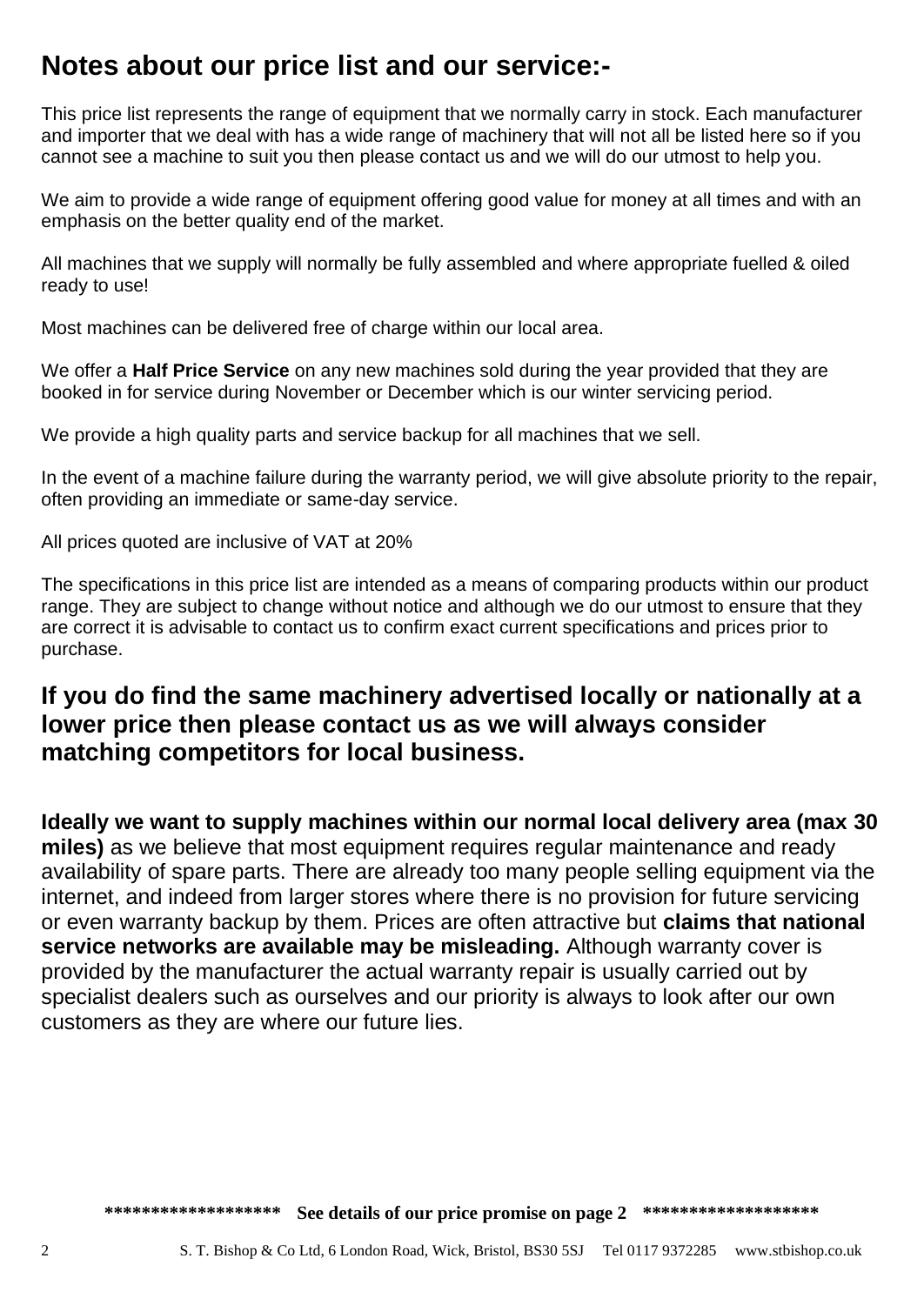# **RIDE-ON & TRACTOR MOWERS – With Grass Collection**

**1. Alko R7-63A** £1599.00 *rrp £1699.00*

Rear engine ride-on mower with 62cm/24.5" cut, **Alko 224cc engine**. 4 forward gears & reverse.

130l grass collector. 25-75mm height adjustment. **2. Alko R7-65HD** £1899.00 *rrp £1999.00* Rear engine ride-on mower with 62cm/24.5" cut, **Briggs & Stratton 950E engine**. Hydrostatic transmission. 130l grass collector. 25-75mm height adjustment. **3. Mountfield 827H** £1949.00 *rrp £2129.00* Rear engine ride-on mower with 27" cut, **Stiga ST250 224cc engine** and hydrostatic transmission giving infinitely variable travel speed & shift-on-the-go speed change. 150l grass collector. Optional mulch plug. 2 Year Warranty. **4. Stiga Combi 166** £1999.00 *rrp £2230.00* As Mountfield 827H above but in Stiga Yellow & Grey livery. Collect, **side-discharge** or mulch cuttings. Optional mulch plug. 131kg. 2 Year Warranty. **5. Cub Cadet LR1 MR76** £1899.00 *rrp £2099.00* A good quality ride-on mower fitted with a 382cc Cub Cadet engine. 76cm, 30" cut & foot pedal controlled transmatic transmission. Complete with efficient 200l grass collection system. Height of cut 38-95mm. 127kg

### **6. Mountfield 1328H** £2249.00 *rrp £2576.00*

Rear engine ride-on mower with **Stiga ST350 352cc, 6.5kw engine**. 72cm, 28" cut with efficient 170l grass collection system. Hand controlled hydrostatic transmission. Optional Mulch Kit. Height of cut 30-80mm. 150kg. 2 Year Warranty.

### **7. Stiga Combi 372** £2299.00 *rrp £2648.00*

Rear engine ride-on mower with **Stiga ST400 414cc engine**. 72cm, 28" cut with efficient 170l grass collection system. Hand controlled hydrostatic transmission. Optional Mulch Kit. Height of cut 30-80mm. 150kg. 2 Year Warranty.

### **8. Mountfield 1330M** £2299.00 *rrp £2585.00*

Tractor mower with **Stiga ST350 352cc engine**. 84cm, 33" cut with twin cutting blades. 5 forward gears & reverse. Complete with efficient **200l** grass collection system. Optional Mulch Kit. Electric cutter clutch. Height of cut 25-80mm. 171kg. 3 Year Conditional Warranty.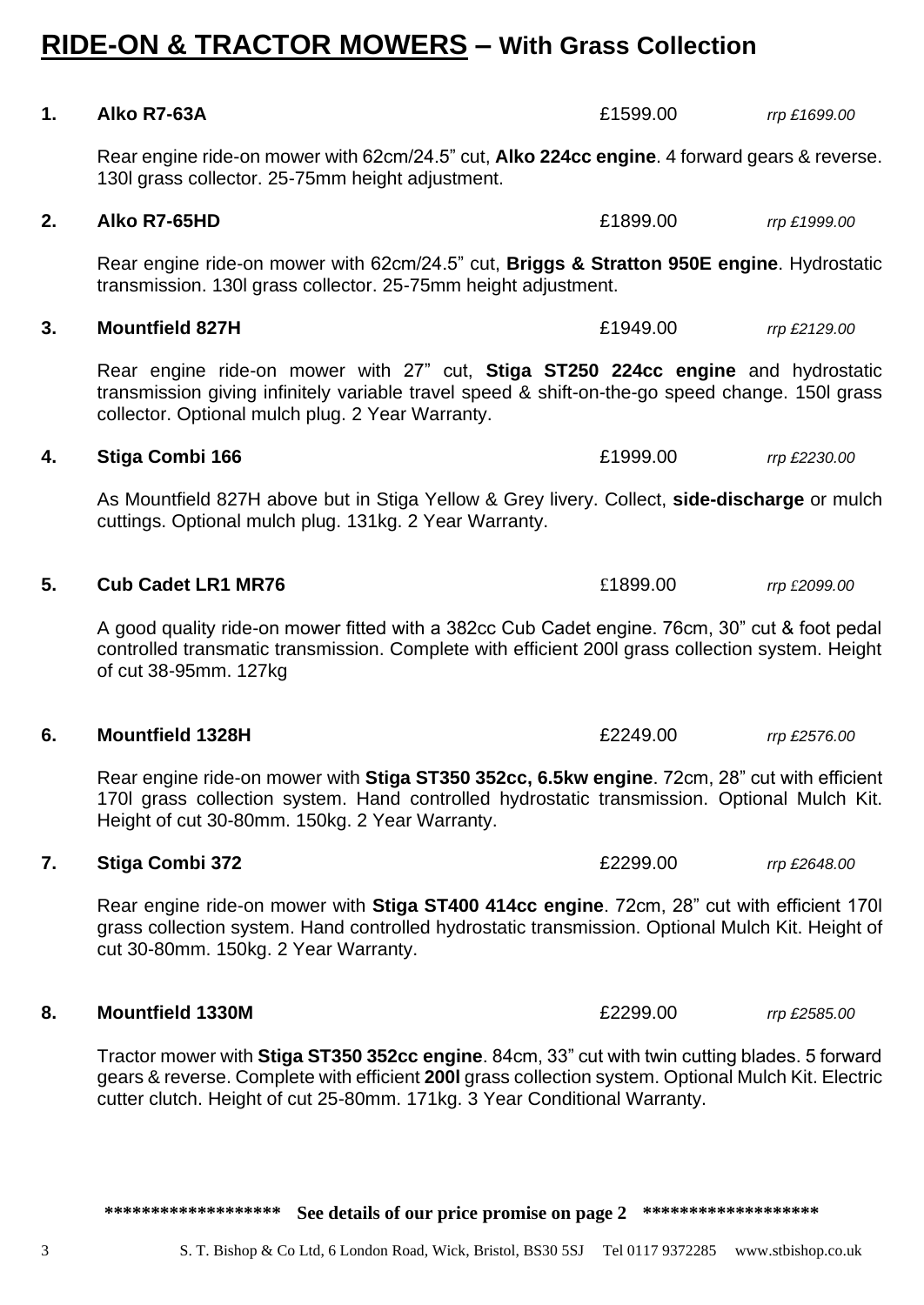# **RIDE-ON & TRACTOR MOWERS With Grass Collection (cont)**

| 9.  | <b>Stiga Estate 384M</b>                                                                                                                                                                                                                                | £2299.00 | rrp£2641.00  |  |
|-----|---------------------------------------------------------------------------------------------------------------------------------------------------------------------------------------------------------------------------------------------------------|----------|--------------|--|
|     | As Mountfield 1330M with minor trim differences. 3 Year Conditional Warranty.                                                                                                                                                                           |          |              |  |
| 10. | <b>Stiga Estate 384</b>                                                                                                                                                                                                                                 | £2799.00 | rrp£3213.00  |  |
|     | As Stiga Estate 384M but with Stiga ST450 432cc engine and hydrostatic transmission.                                                                                                                                                                    |          |              |  |
| 11. | <b>Mountfield 1530H</b>                                                                                                                                                                                                                                 | £2899.00 | rrp £3225.00 |  |
|     | As 1330M but with more powerful Stiga ST400 414cc engine, larger 240I grass collector and<br>hydrostatic transmission. 178kg. 3 Year Conditional Warranty.                                                                                              |          |              |  |
| 12. | <b>Stiga Estate 584</b>                                                                                                                                                                                                                                 | £2999.00 | rrp £3335.00 |  |
|     | As Mountfield 1530H but with Stiga ST500 452cc engine. 3 Year Conditional Warranty.                                                                                                                                                                     |          |              |  |
| 13. | <b>Mountfield 1736H Twin</b>                                                                                                                                                                                                                            | £3399.00 | rrp £3872.00 |  |
|     | Tractor mower with Stiga ST600 586cc OHV engine. Heavier chassis than above tractors.<br>92cm, 36" cut with hydrostatic transmission. Complete with efficient 300I grass collection system.<br>Optional Mulch plug. 209kg. 5 Year Conditional Warranty. |          |              |  |
| 14. | <b>Stiga Estate 792</b>                                                                                                                                                                                                                                 | £2999.00 | rrp £3528.00 |  |
|     | Similar specification to Mountfield 1736H Twin above but with Stiga single cylinder ST500<br>452cc engine. 5 Year Conditional Warranty.                                                                                                                 |          |              |  |
| 15. | <b>Stiga Estate 792W</b>                                                                                                                                                                                                                                | £3399.00 | rrp £3994.00 |  |
|     | Same specification as Stiga 792 above but with Stiga ST600 586cc V-Twin engine 219kg. 5<br>Year Conditional Warranty.                                                                                                                                   |          |              |  |
| 16. | <b>Mountfield 1538H</b>                                                                                                                                                                                                                                 | £2999.00 | rrp £3381.00 |  |
|     | Tractor mower with Stiga ST450 432cc engine. 98cm, 38" cut with hydrostatic transmission.<br>Complete with efficient 240I grass collection system. Electric cutter clutch. Height of cut 25-<br>80mm. 161kg. 5 Year Conditional Warranty.               |          |              |  |
| 17. | <b>Mountfield 1638H Twin</b>                                                                                                                                                                                                                            | £3299.00 | rrp £3832.00 |  |
|     | As Mountfield 1538H but with Stiga ST550 586cc V-Twin engine. 5 Year Conditional Warranty.                                                                                                                                                              |          |              |  |
|     |                                                                                                                                                                                                                                                         |          |              |  |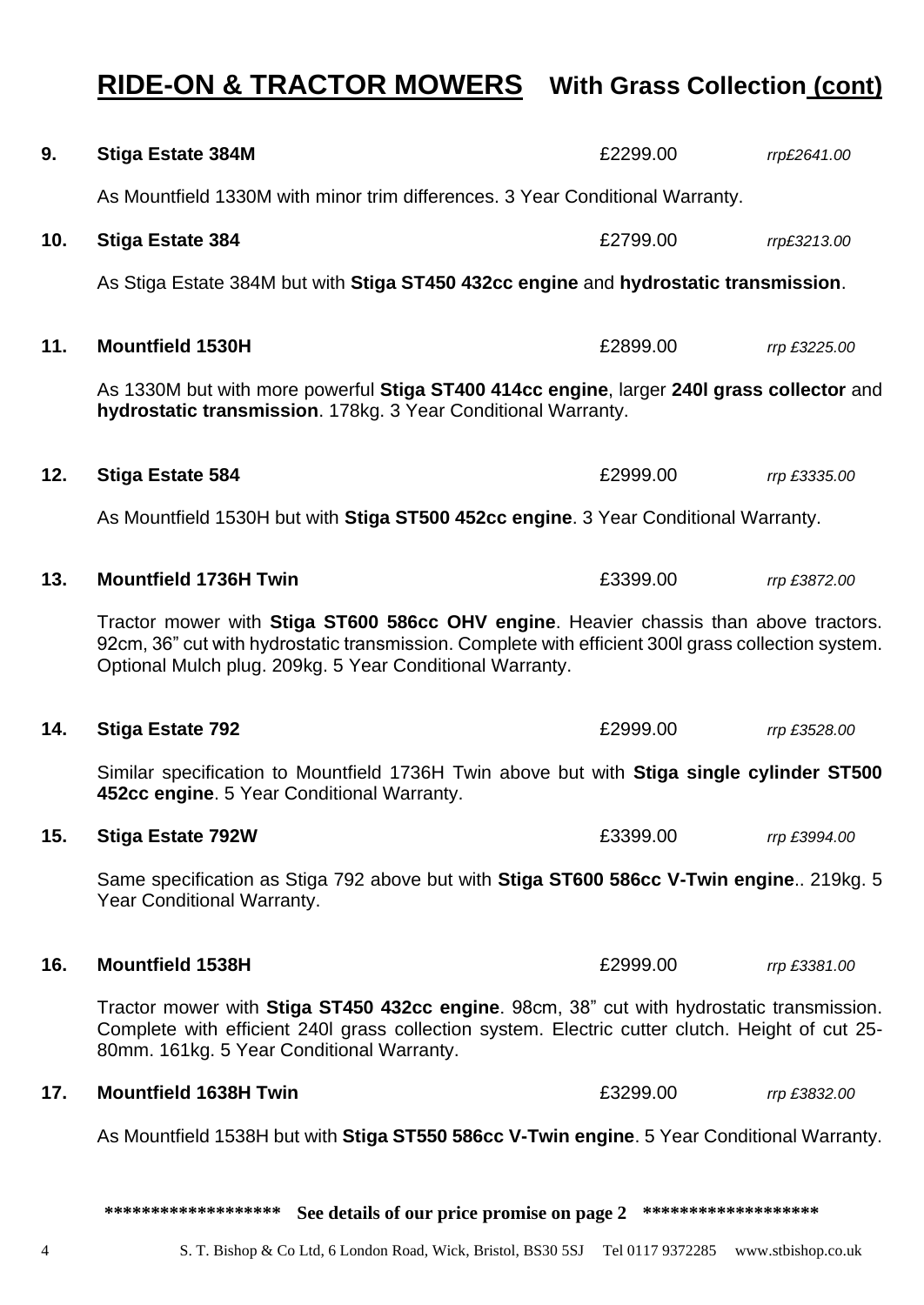\*\*\*\*\*\*\*\*\*\*\*\*\*\*\*\*\*\*\* See details of our price promise on page 2 \*\*\*\*\*\*\*\*\*\*\*\*\*\*\*\*\*\*\*

# **RIDE-ON & TRACTOR MOWERS With Grass Collection (cont)**

| 18. | <b>Stiga Estate 598W</b>                                                                                                                                                                                                                                     |            | £3299.00                                                                                                                                                                                         | rrp £3760.00 |
|-----|--------------------------------------------------------------------------------------------------------------------------------------------------------------------------------------------------------------------------------------------------------------|------------|--------------------------------------------------------------------------------------------------------------------------------------------------------------------------------------------------|--------------|
|     | As Mountfield 1638H Twin but with minor spec differences. 5 Year Conditional Warranty.                                                                                                                                                                       |            |                                                                                                                                                                                                  |              |
| 19. | <b>Stiga Estate 3098H</b>                                                                                                                                                                                                                                    |            | £2899.00                                                                                                                                                                                         | rrp £3049.00 |
|     | plug. 5 Year Conditional Warranty.                                                                                                                                                                                                                           |            | As Mountfield 1538H but with Briggs & Stratton 4165, 500cc engine and supplied with mulch                                                                                                        |              |
| 20. | <b>Stiga Estate Special</b>                                                                                                                                                                                                                                  |            | £3199.00                                                                                                                                                                                         | rrp £3599.00 |
|     |                                                                                                                                                                                                                                                              |            | As Stiga 3098H but with Honda GCV530 530cc V-Twin engine. 5 Year Conditional Warranty.                                                                                                           |              |
| 21. | <b>Alko T13-93 HD</b>                                                                                                                                                                                                                                        |            | £2799.00                                                                                                                                                                                         | rrp £2999.00 |
|     | Tractor mower with Briggs & Stratton 3180 344cc 6.3kw engine . 93cm, 36.5" cut & foot<br>pedal controlled hydrostatic transmission. Complete with efficient 220I grass collection system.<br>Mulch plug & deflector available. Height of cut 20-80mm. 222kg. |            |                                                                                                                                                                                                  |              |
| 22. | <b>Alko T15-93 HD-A</b>                                                                                                                                                                                                                                      |            | £2699.00                                                                                                                                                                                         | rrp £2899.00 |
|     | Tractor mower with Alko Pro 450 452cc 7.7kw engine . 93cm, 36.5" cut & foot pedal<br>controlled hydrostatic transmission. Complete with efficient 220I grass collection system. Mulch<br>plug & deflector available. Height of cut 20-80mm. 199kg.           |            |                                                                                                                                                                                                  |              |
| 23. | Alko T16-93 HD-V2                                                                                                                                                                                                                                            |            | £3149.00                                                                                                                                                                                         | rrp £3349.00 |
|     | and LED headlights. 199kg.                                                                                                                                                                                                                                   |            | As T15-93 HD-A but fitted with Briggs & Stratton 7160 656cc 16hp 9.1kw V-Twin engine                                                                                                             |              |
| 24. | Alko T15-95HD-A                                                                                                                                                                                                                                              | <b>New</b> | £3149.00                                                                                                                                                                                         | rrp £3349.00 |
|     | grass collection system. Height of cut 30-90mm.                                                                                                                                                                                                              |            | One of the new heavier duty Alko range. Fitted with a 15hp Alko Pro 450 single cylinder engine.<br>955cm, 37" cut & foot pedal controlled hydrostatic transmission. Complete with efficient 310I |              |
| 25. | <b>Alko T16-95 HD V2</b>                                                                                                                                                                                                                                     |            | £3499.00                                                                                                                                                                                         | rrp £3699.00 |

One of the new heavier duty Alko range. Fitted with a 16hp 656cc 9.1kw Briggs & Stratton V-Twin engine. 95cm, 37" cut & foot pedal controlled hydrostatic transmission. Complete with efficient 310l grass collection system. This model also has a cast iron front axle and cruise control. Height of cut 30-90mm. 243kg.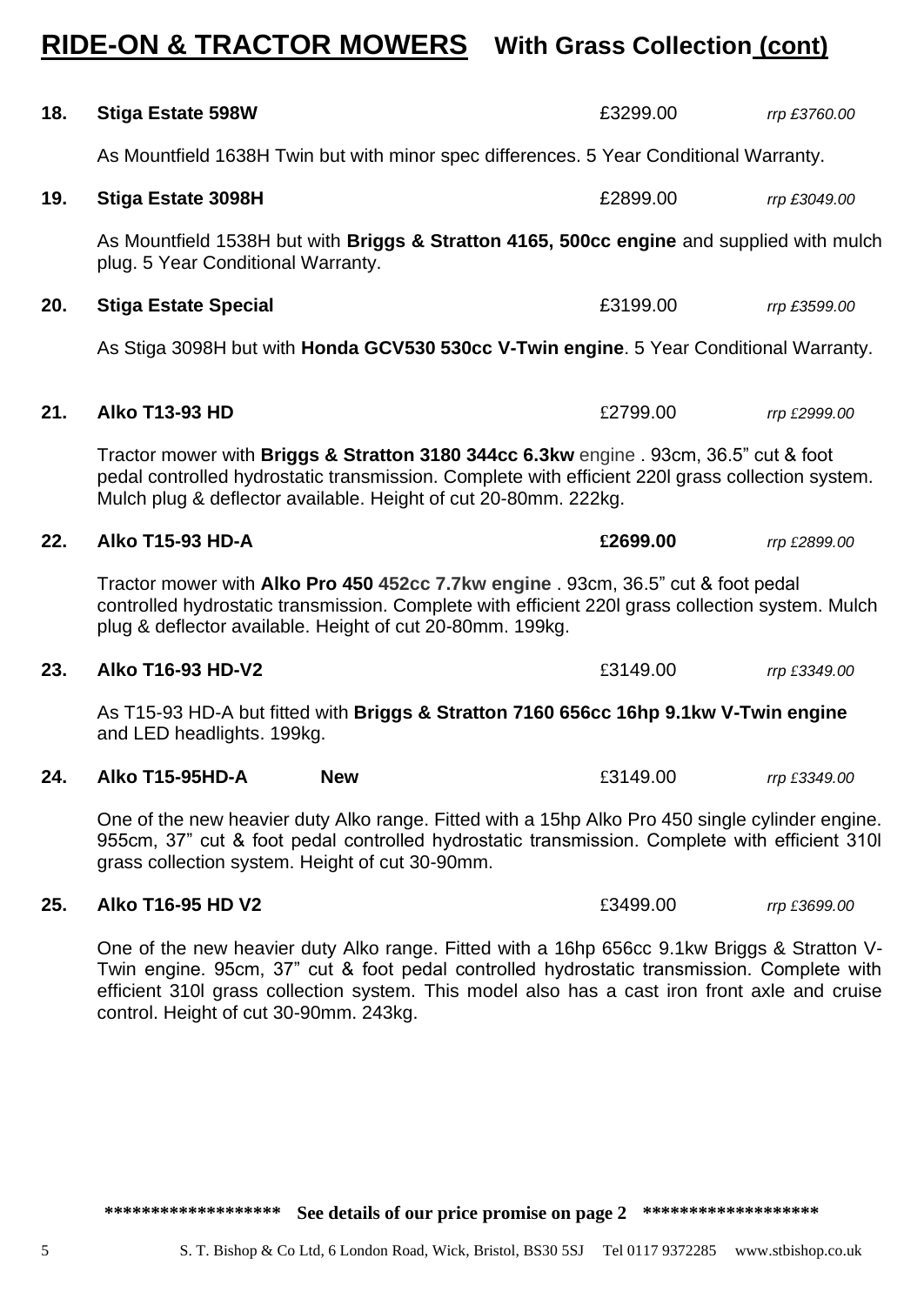# **RIDE-ON & TRACTOR MOWERS With Grass Collection (cont)**

### **26. Mountfield 2240H Twin** £4399.00 *rrp £4868.00*

Tractor mower with **Stiga ST600 586cc V-Twin engine**. 102cm, 40" cut with hydrostatic transmission. Complete with efficient 320l grass collection system. Electric cutter clutch. **Heavier chassis than 1740H**. Height of cut 30-90mm. 231kg. 5 Year Conditional Warranty.

### **27. Stiga Estate 9102W** £4599.00 *rrp £5411.00*

Tractor mower with **Honda GXV630 686cc V-Twin engine**. 102cm, 40" cut with hydrostatic transmission. Complete with efficient 320l grass collection system. Optional mulch kit. Electric cutter clutch. Height of cut 30-90mm. 246kg. 5 Year Conditional Warranty.

### **28. Alko T15-103HD-A** £2949.00 *rrp £3149.00*

Tractor mower with Alko Pro 450 452cc 7.7kw engine. 102cm, 40" cut & foot pedal controlled hydrostatic transmission. Complete with efficient 220l grass collection system. Mulch plug & deflector available. Height of cut 20-80mm.

### **29. Alko T16-103 HD-V2** £3349.00 *rrp £3649.00*

Tractor mower with16hp **Briggs & Stratton 7160 656cc V-Twin engine** . 103cm, 40.5" cut & foot pedal controlled hydrostatic transmission. Complete with efficient 300l grass collection system. Mulch plug & deflector available. Height of cut 20-80mm. 205kg.

### **30. Alko T16-105HD V2** £3599.00 *rrp £3899.00*

One of the new heavier duty Alko range. Fitted with a 16hp Briggs & Stratton V-Twin Intek engine. 105cm, 41" cut & foot pedal controlled hydrostatic transmission. Complete with efficient 310l grass collection system. Height of cut 30-90mm. 243kg.

### **31. Alko T22-105HD-A V2 New** £3799.00 *rrp £4099.00*

One of the new heavier duty Alko range. Fitted with a 20hp Alko Pro 700 V-Twin engine. 105cm, 41" cut & foot pedal controlled hydrostatic transmission. Complete with efficient 310l grass collection system. Height of cut 20-80mm.

### **32. Alko T20-105HD V2** £4099.00 *rrp £4399.00*

One of the new heavier duty Alko range. Fitted with a 20hp Briggs & Stratton 7200 V-Twin Intek engine. 105cm, 41" cut & foot pedal controlled hydrostatic transmission. Complete with efficient 310l grass collection system. This model also has a cast iron front axle and cruise control. Height of cut 20-80mm. 260kg.

### **33. Alko T20-105HDE V2**  $\qquad 20$   $\qquad$  *f*4499.00 *rrp £4899.00*

As T20-105HD V2 but with push button grass catcher emptying. 287kg.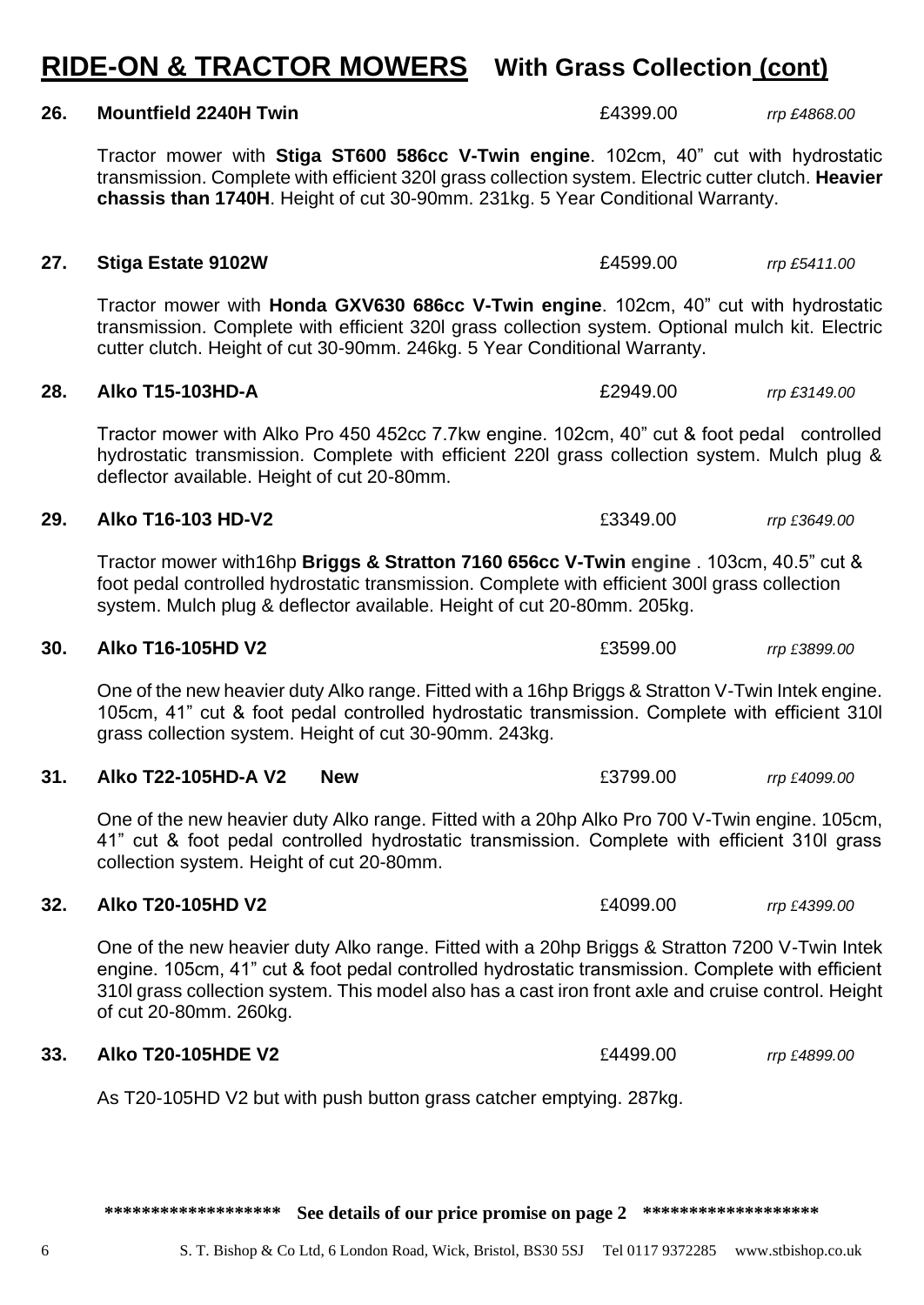# **RIDE-ON & TRACTOR MOWERS With Grass Collection (cont)**

### **34. Cub Cadet XT2 QR106** £4499.00 *rrp £4899.00*

A high quality tractor with extremely good turning circle. Fitted with a Kawasaki 726cc V-Twin engine. 106cm, 42" cut & foot pedal controlled hydrostatic transmission. Complete with efficient 320l grass collection system. Height of cut 25-100mm. 253kg

### **35. John Deere X146R** T.B.A

36" 107cm cut tractor. Fitted with a 16hp V-Twin Intek engine. Foot pedal controlled hydrostatic transmission. Complete with efficient 300l grass collection system. Height of cut 25-89mm.

### **36. John Deere X166R** T.B.A

42" 107cm cut tractor. Fitted with a 656cc 18hp Briggs & Stratton V-Twin engine. Foot pedal controlled hydrostatic transmission. Complete with efficient 300l grass collection system. Height of cut 25-101mm. 230kg.

### **37. John Deere X350R** T.B.A

Same cutter deck as X155R but fitted with 603cc Kawasaki V-Twin engine and Heavier duty chassis and transmission. **314kg**.

Tractor mower with **Honda GXV630 688cc V-Twin engine**. 122cm, 48" cut with hydrostatic transmission. Complete with efficient 320l grass collection system. Electric cutter clutch. Height of cut 30-90mm. 249kg. Supplied with mulch kit. 5 Year Conditional Warranty.

### **39. Alko T23-125HD V2** £4899.00 *rrp £5299.00*

The largest of the new heavier duty Alko range. Fitted with a 23hp Briggs & Stratton 8230 V-Twin Intek engine. 125cm, 49" cut & foot pedal controlled hydrostatic transmission. Complete with efficient 310l grass collection system. This model also has a cast iron front axle and cruise control. Height of cut 30-90mm. 308kg.

### **40. Stiga Estate 9102WX** £6799.00 *rrp £7998.00*

Tractor mower with **Honda GXV690 688cc V-Twin engine**. **4 Wheel Drive**. 102cm, 40" cut with hydrostatic transmission. Complete with efficient 360l grass collection system. Electric cutter clutch. Height of cut 25-100mm. 295kg. 5 Year Conditional Warranty.

### **41. Stiga Estate 9122WX** £7199.00 *rrp £8395.00*

Tractor mower with Honda GXV690 688cc V-Twin engine. **4 Wheel Drive**. 122cm, 48" cut with hydrostatic transmission. Complete with efficient 360l grass collection system. Electric cutter clutch. Height of cut 25-100mm. 300kg. 5 Year Conditional Warranty.

\*\*\*\*\*\*\*\*\*\*\*\*\*\*\*\*\*\*\* See details of our price promise on page 2 \*\*\*\*\*\*\*\*\*\*\*\*\*\*\*\*\*\*\*

**38. Stiga 9122W** £5149.00 *rrp £6005.00*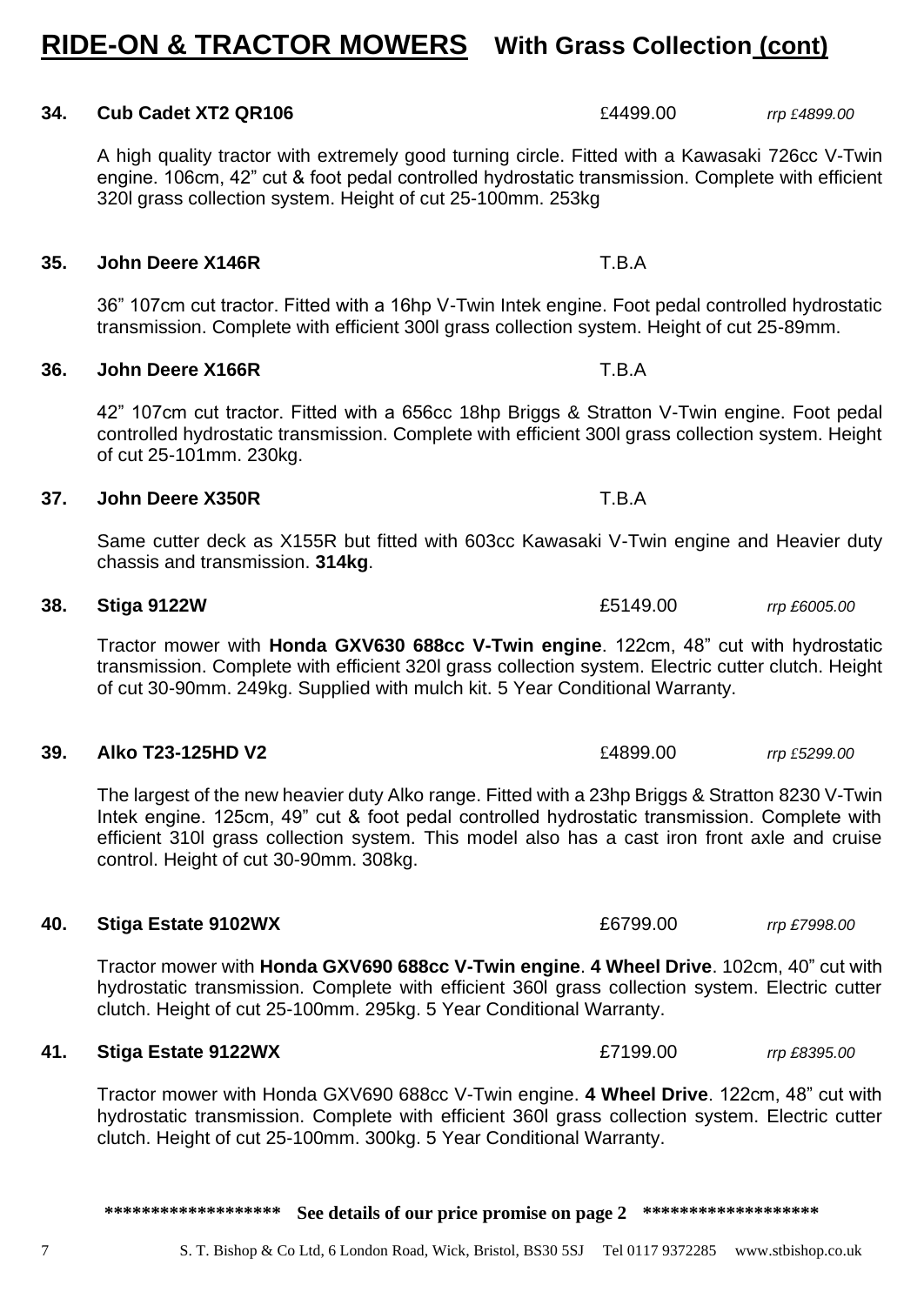### 8 S. T. Bishop & Co Ltd, 6 London Road, Wick, Bristol, BS30 5SJ Tel 0117 9372285 www.stbishop.co.uk

| $\mathbf 1$ . | <b>Mountfield 1538M SD</b>                                                                                                                                                                                                                                                      | £1999.00            | rrp £2404.00 |  |
|---------------|---------------------------------------------------------------------------------------------------------------------------------------------------------------------------------------------------------------------------------------------------------------------------------|---------------------|--------------|--|
|               | Tractor mower with Stiga ST350 352cc engine. 98cm cut with 5 forward gears & reverse. Can<br>be used as a <b>side discharge or mulching</b> tractor. Height of cut 25-80mm. 164kg. 5 Year<br>Conditional Warranty.                                                              |                     |              |  |
| 2.            | <b>Stiga Tornado 398M</b>                                                                                                                                                                                                                                                       | £1999.00            | rrp £2404.00 |  |
|               | Same basic machine as Mountfield 1538M SD with minor trim and detail differences. Fitted with<br>Stiga ST350 352cc engine. 3 Year Conditional Warranty.                                                                                                                         |                     |              |  |
| 3.            | Mountfield 1538H SD                                                                                                                                                                                                                                                             | £2349.00            | rrp £2761.00 |  |
|               | As 1538M SD but with Stiga ST400 414cc engine and hydrostatic transmission. 5 Year<br>Conditional Warranty.                                                                                                                                                                     |                     |              |  |
| 4.            | <b>Stiga Tornado 398</b>                                                                                                                                                                                                                                                        | £2399.00            | rrp £2755.00 |  |
|               | Same basic machine as Mountfield 1538H SD with ST450 432cc engine and minor trim and<br>detail differences. 157kg. 3 Year Conditional Warranty.                                                                                                                                 |                     |              |  |
| 5.            | <b>Mountfield 1643H SD Twin</b>                                                                                                                                                                                                                                                 | £2999.00            | rrp £3372.00 |  |
|               | Tractor mower with Stiga ST550 586cc V-Twin engine. 108cm cut with hydrostatic drive. Can<br>be used as a side discharge or mulching tractor. Height of cut 25-80mm. 159kg. 5 Year<br>Conditional Warranty.                                                                     |                     |              |  |
| 6.            | <b>Stiga Tornado 5108W</b>                                                                                                                                                                                                                                                      | £2999.00            | rrp £3423.00 |  |
|               | Tractor mower with Stiga ST550 586cc V-Twin engine. 108cm cut with hydrostatic drive. Can<br>be used as a side discharge or mulching tractor. Height of cut 25-85mm. 176kg. Similar spec<br>to Mountfield 1643H SD but has larger 20" rear wheels. 3 Year Conditional Warranty. |                     |              |  |
| 7.            | <b>Stiga Tornado Special</b>                                                                                                                                                                                                                                                    | £3349.00            | rrp £3898.00 |  |
|               | As Stiga Tornado 5108W but with <b>Honda GCV530 530cc V-Twin engine</b> . 5 Year Conditional<br>Warranty. 180kg                                                                                                                                                                 |                     |              |  |
| 8.            | Alko T15-93HDS-A                                                                                                                                                                                                                                                                | £2649.00            | rrp £2849.00 |  |
|               | Tractor mower with Alko Pro 450 15hp engine, 93cm, 37" side discharge and mulching cutting<br>deck. Hydrostatic drive. Height of cut 30-80mm.                                                                                                                                   |                     |              |  |
| 9.            | <b>Alko T22-111HDS</b>                                                                                                                                                                                                                                                          | £3149.00            | rrp £3449.00 |  |
|               | Tractor mower with Alko Pro 700 708cc 13kw V-Twin engine, 110cm, 43" side discharge and<br>mulching cutting deck. Hydrostatic drive. Height of cut 30-80mm.                                                                                                                     |                     |              |  |
|               | See details of our price promise on page 2<br>******************                                                                                                                                                                                                                | ******************* |              |  |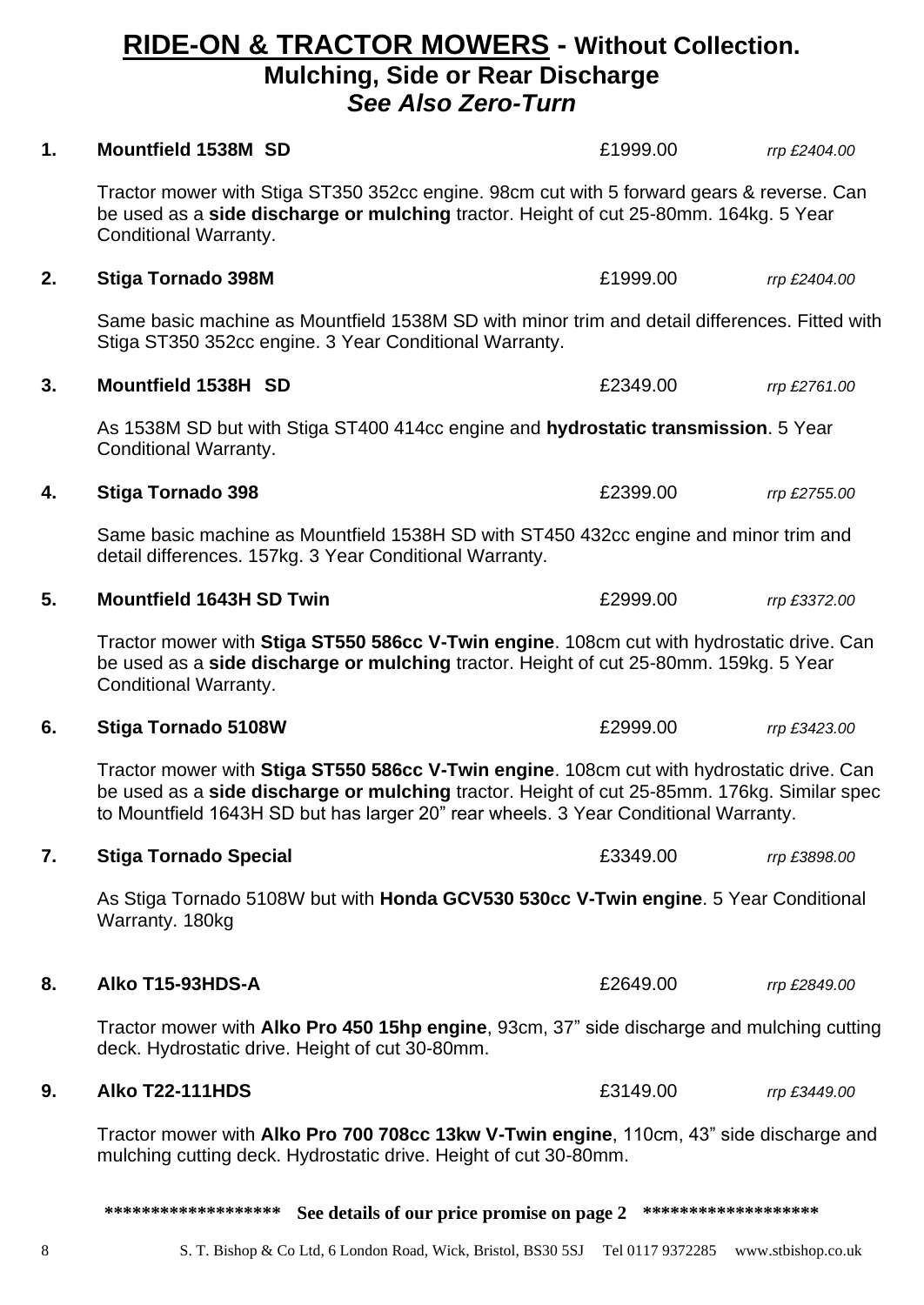### **10. John Deere X126 TBA**

Tractor mower with **14hp 500cc Briggs & Stratton single cylinder engine**, 107cm, 42" side discharge / mulching cutting deck. Hydrostatic drive. Height of cut 25-101mm. 210kg.

### **11. John Deere X166 TBA**

As X126 but with more powerful **18hp V-Twin engine** and 48" cutting width.

# **12. John Deere X350** TBA

Tractor mower with **16hp V-Twin engine**, 107cm, 42" side discharge / mulching cutting deck. Hydrostatic drive. Height of cut 25-102mm.

# **13. John Deere X380** TBA

Tractor mower with **18.5hp V-Twin engine**, 107cm, 42" side discharge / mulching cutting deck. Hydrostatic drive. Height of cut 25-102mm. **For 48" deck add £480.00**

### **14. Stiga Tornado 7108W** £3799.00 *rrp £4442.00*

Heavier duty chassis and larger wheels than 398 and 5108W models. Tractor mower with **Stiga ST650 635cc V-Twin engine**. 108cm cut with hydrostatic drive. Can be used as a **side discharge or mulching** tractor. Height of cut 30-90mm. 229kg. 5 Year Conditional Warranty.

### **15. Stiga Tornado 9121W** £4799.00 *rrp £5623.00*

Heaviest duty chassis in the Stiga range with **Honda GXV630 688cc V-Twin engine** and Heavy-Duty 48" / 121cm cutter deck. Cast iron front axle. Height of cut 30-90mm. 297kg. 5 Year Conditional Warranty.

### **16. Stiga Tornado 9121WX**  $£6999.00$  *rrp £8323.00*

Heaviest duty chassis in the Stiga range with **Honda GXV690 688cc V-Twin engine** and Heavy-Duty 48" / 121cm cutter deck. **4 Wheel Drive**. 297kg. 5 Year Conditional Warranty.

# **17. John Deere X590** TBA

Top of the range tractor mower with **25.5hp 726cc Kawasaki V-Twin engine**, 122cm 48" cutting deck. Power steering. Hydrostatic drive. Hydraulic deck lift and electrical height of cut adjustment 25-102mm. 367kg. **For 54" deck add £150.00**

\*\*\*\*\*\*\*\*\*\*\*\*\*\*\*\*\*\*\* See details of our price promise on page 2 \*\*\*\*\*\*\*\*\*\*\*\*\*\*\*\*\*\*

# **RIDE-ON & TRACTOR MOWERS - Without Collection.**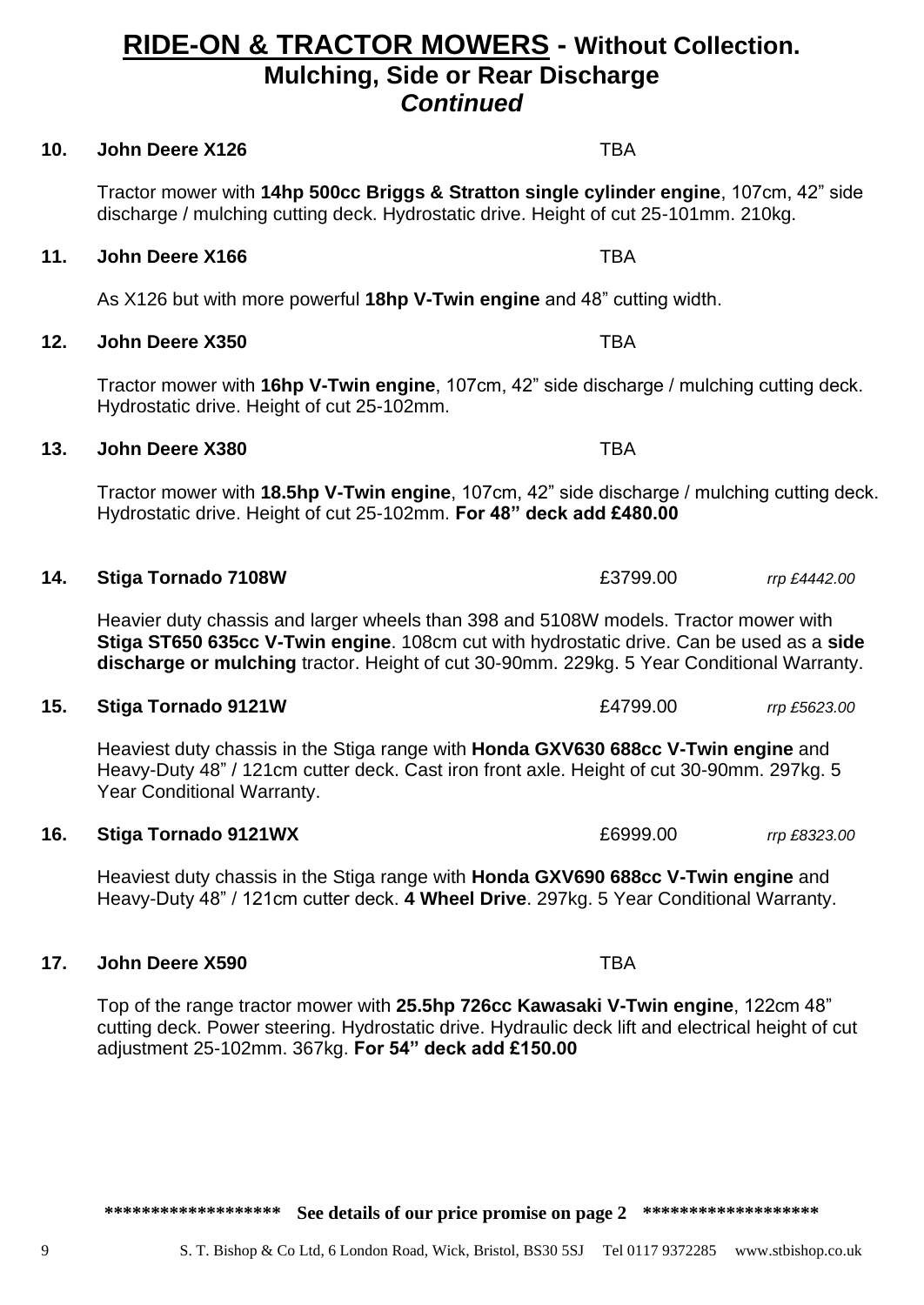\*\*\*\*\*\*\*\*\*\*\*\*\*\*\*\*\*\*\* See details of our price promise on page 2 \*\*\*\*\*\*\*\*\*\*\*\*\*\*\*\*\*\*

# **RIDE-ON & TRACTOR MOWERS**

# **Long Grass and Brush Cutting**

Tractor mower with 708cc K2400 AVD V-Twin engine, 110cm, 43" high grass mulching cutting

**1. Efco/Oleo-Mac 110/24KH** £4299.00 *rrp £4789.00*

# deck. Hydrostatic drive. Height of cut 40-100mm. Chevron tread rear tyres. 324kg. **2. Alko T22-110 HDH-A V2** *E4899.00**rrp £5299.00* Tractor mower with Alko Pro 700 708cc 13kw V-Twin engine, 110cm, 43" high grass mulching cutting deck. Hydrostatic drive. Height of cut 30-90mm. Chevron tread rear tyres. **3. Lawnking Venturer 1988 1989 1989 23999.00** *rrp £4199.00* Ride-On mower with 344cc 7.2kw Briggs & Stratton engine. 85cm 31" cutting deck. These mowers are designed for cutting long grass and brush but have a low centre of gravity, chevron grip tyres and differential lock. Manufactured by Grillo. **4. Efco Tuareg 92 EVO Example 20 Example 20 E6389.00** *rrp £7099.00* Ride-On mower with 570cc Briggs & Stratton Vanguard V-Twin engine. 92cm 36" cutting deck. These mowers are designed for cutting long grass and brush but have a low centre of gravity, chevron grip tyres and differential lock. 317kg. **5. Efco Tuareg 92 4X4 EVO**  $£8990.00$  *rrp £9989.00* As Tuareg 92 Evo but with more powerful 627cc Briggs & Stratton Vanguard V-Twin engine and 4 Wheel-Drive. 350kg. **6. Efco Tonkawa 110 4X4** £9899.00 *rrp £10999.00* Heavier built machine than the Tuareg models above. Fitted with 627cc Briggs & Stratton Vanguard V-Twin engine and 110cm 43" cutter deck. 401kg. **7. Grillo Climber 7.13** £4499.00 *rrp £4931.00* Ride-On mower with 344cc 7.2kw Briggs & Stratton engine. 85cm cutting deck. These mowers are designed for cutting long grass and brush but have a low centre of gravity, chevron grip tyres, differential lock and brakes on all wheels to enable safe use on steeper slopes. 225kg. **8. Grillo Climber 7.18** £5699.00 *rrp £6239.00* As Grillo 7.13 above but fitted with 656cc 11.2kw Briggs & Stratton V-Twin engine. 235kg.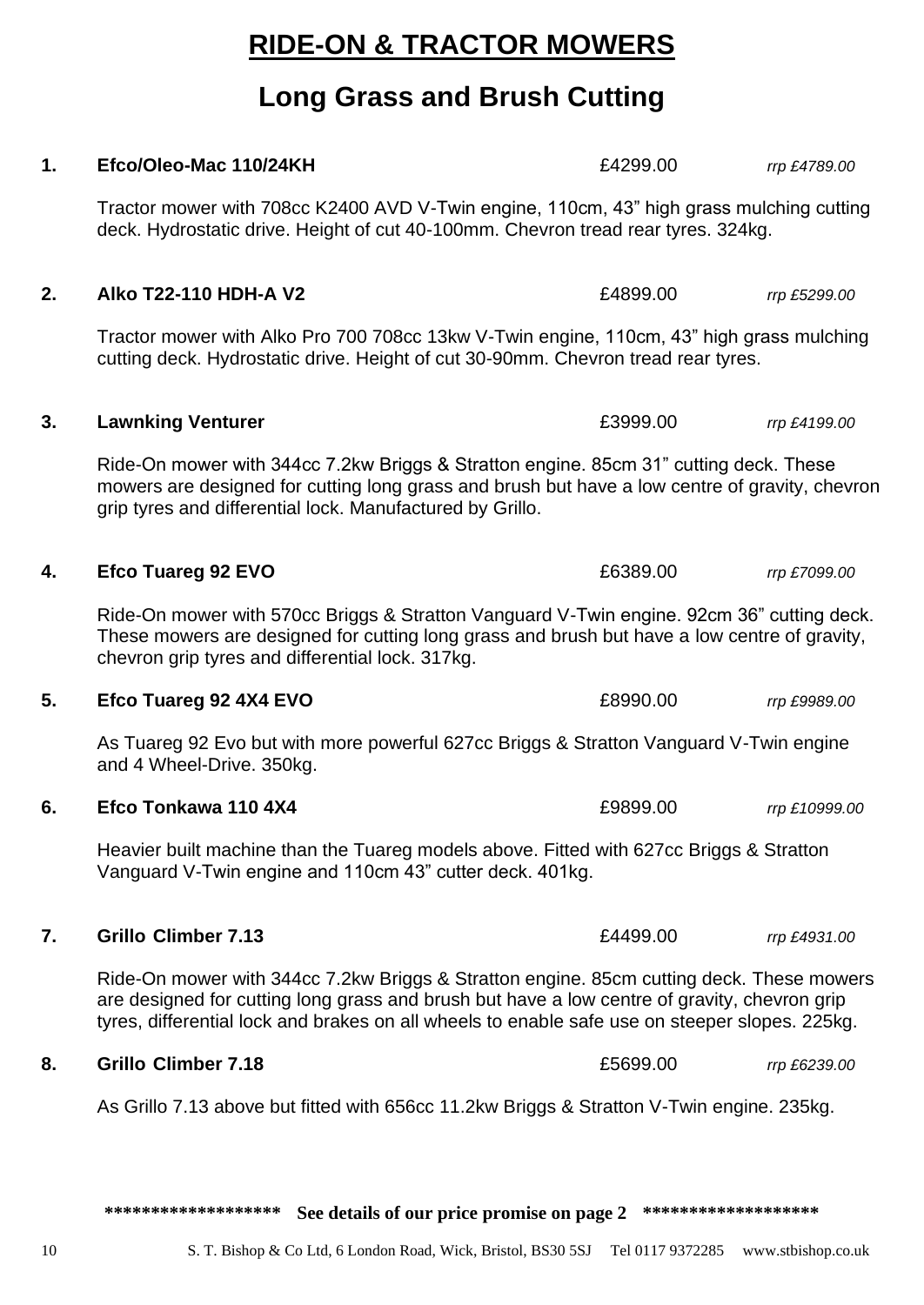# **RIDE-ON & TRACTOR MOWERS**

# **Long Grass and Brush Cutting - Continued**

| 9.  | <b>Grillo Climber 8.22</b>                                                                                                                                                            | £7499.00  | rrp £8315.00  |
|-----|---------------------------------------------------------------------------------------------------------------------------------------------------------------------------------------|-----------|---------------|
|     | As Grillo 7 Series machines above but 91cm cutting deck and heavier built chassis and drive<br>unit for heavier use. Fitted with 656cc 13.2kw Briggs & Stratton V-Twin engine. 290kg. |           |               |
| 10. | <b>Grillo Climber 9.18</b>                                                                                                                                                            | £7499.00  | rrp £8315.00  |
|     | Similar specification to Climber 8.22 above but fitted with 656cc 11.2kw Briggs & Stratton V-<br>Twin engine. 293kg.                                                                  |           |               |
| 11. | <b>Grillo Climber 9.22</b>                                                                                                                                                            | £8530.00  | rrp £9479.00  |
|     | As Climber 9.18 above but fitted with 656cc 13.2kw Briggs & Stratton Professional V-Twin<br>engine. 307kg.                                                                            |           |               |
| 12. | <b>Grillo Climber 9.27</b>                                                                                                                                                            | £9399.00  | rrp £10455.00 |
|     | Similar specification to Climber 9.22 above but fitted with 724cc 16.2kw Briggs & Stratton V-<br>Twin commercial engine and 98cm cutting deck. 358kg.                                 |           |               |
| 13. | <b>Grillo Climber 10 AWD 22</b>                                                                                                                                                       | £9599.00  | rrp £10679.00 |
|     | Similar specification to Climber 9.22 above but 93cm cut and 4 Wheel-Drive. 345kg.                                                                                                    |           |               |
| 14. | <b>Grillo Climber 10 AWD 27</b>                                                                                                                                                       | £11099.00 | rrp £12359.00 |
|     | Cimilar epocification to Climber 0.27 shows but A Whool Drive and fitted with coot                                                                                                    |           |               |

Similar specification to Climber 9.27 above but **4 Wheel-Drive and fitted with seat suspension system**. 385kg.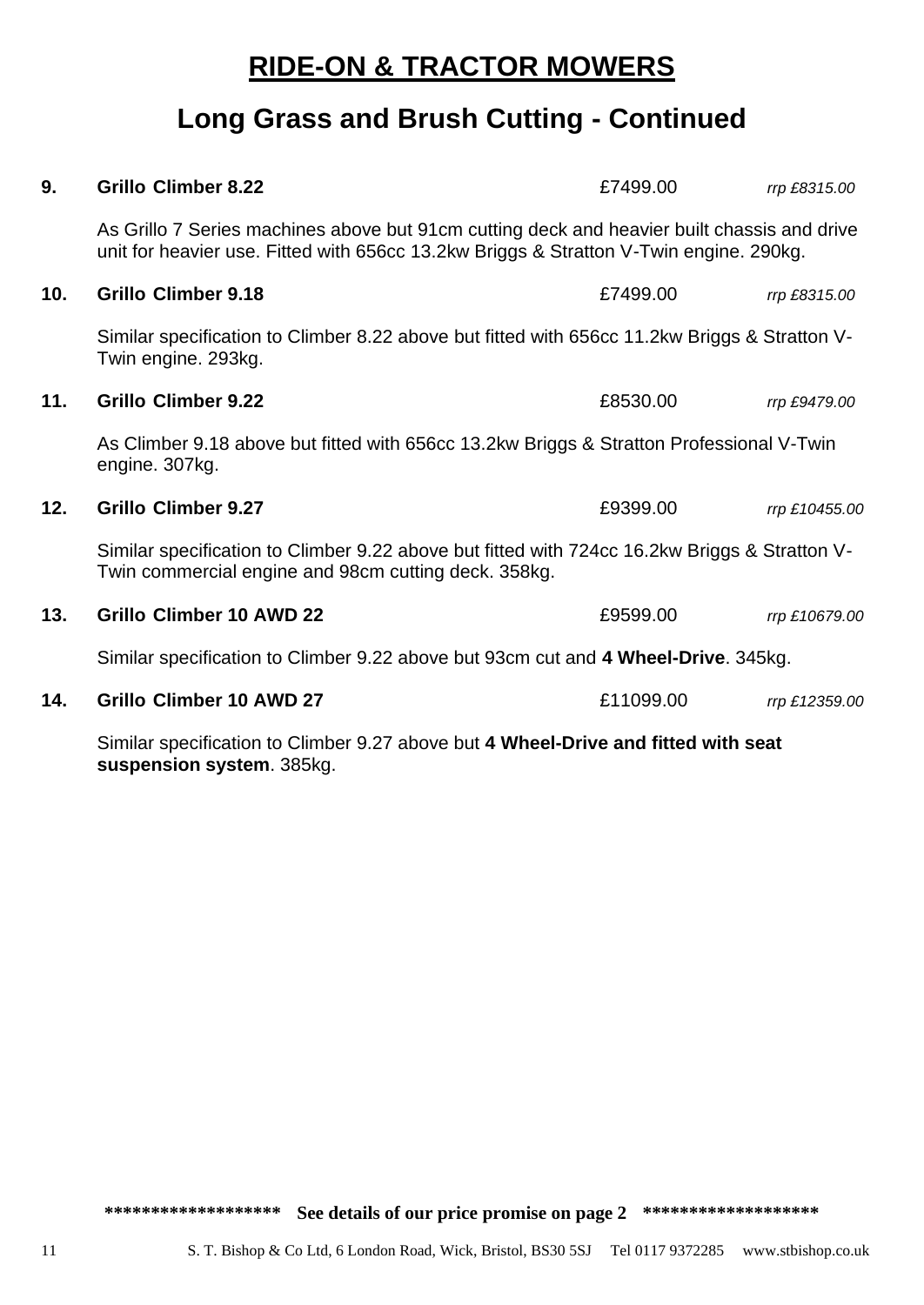# **Zero-Turn machines**

# **Steering Wheel Design**

1. **Cub Cadet – XZ2 117L 1. Cub Cadet – XZ2 117L 1. E4799.00** *rrp £5099.00* 

Zero-Turn tractor mower with new 679cc **Cub EFI (fuel injected) engine giving up to 25% fuel economy**.117cm 46" cut with Zero-Turn capability. Twin hydrostatic transmission and special steering linkage allows this machine to spin round on its rear axle. Other Zero-Turn machines achieve this by using two steering levers, requiring a lot of operator skill but **this machine uses a standard steering wheel** making it as easy to use as a standard tractor. Other benefits of the system are improved traction and control on slopes and the rear wheels are wider spaced than standard tractors making it more stable. The cuttings can be side discharged or mulched. 234kg.

**2. Cub Cadet – XZ6 S107 (New)** £5199.00

107cm, 42" cut. Same design concept as XZ2 but with tubular frame and fabricated deck. 679cc Cub Cadet engine.

**3. Cub Cadet – XZ6 S117 (New)** £5499.00

As XZ6 S107 but with 117cm, 46" fabricated deck and powered by 726cc Kawasaki engine.

As XZ6 S107 but fitted with 127cm, 50" reinforced fabricated deck and sturdier transmission.

Same design concept as XZ2 but heavier built machine and heavy duty fabricated cutter deck.

Same design concept as XZ machines but heavier build again for professional work. 747cc Kohler V-Twin, fuel injected engine and 137cm 54" cutting width. Height adjustment 26-127mm.

Heaviest built of the Cub Cadet Zero-Turn machines built for professional work. Power Strreing. 852cc Kawasaki V-Twin engine and 152cm 60" cutting width. Height adjustment 26-127mm.

As Z5 152 but fitted with 999cc Kawasaki engine and 183cm 72" cutter deck. 732kg.

\*\*\*\*\*\*\*\*\*\*\*\*\*\*\*\*\*\*\* See details of our price promise on page 2 \*\*\*\*\*\*\*\*\*\*\*\*\*\*\*\*\*\*\* **4. Cub Cadet – XZ6 S127 (New)** £5899.00 **5. Cub Cadet – XZ3 122** £6649.00 *rrp £6999.00* 726cc Kawasaki V-Twin engine and 122cm 48" cutting width. 312kg. **6. Cub Cadet – Z1 137** £10599.00 *rrp £11158.80* 360kg. **7. Cub Cadet – Z5 152** £14359.00 *rrp £15118.80* 680kg. **8. Cub Cadet – Z7 183** £17100.00 *rrp £18598.80*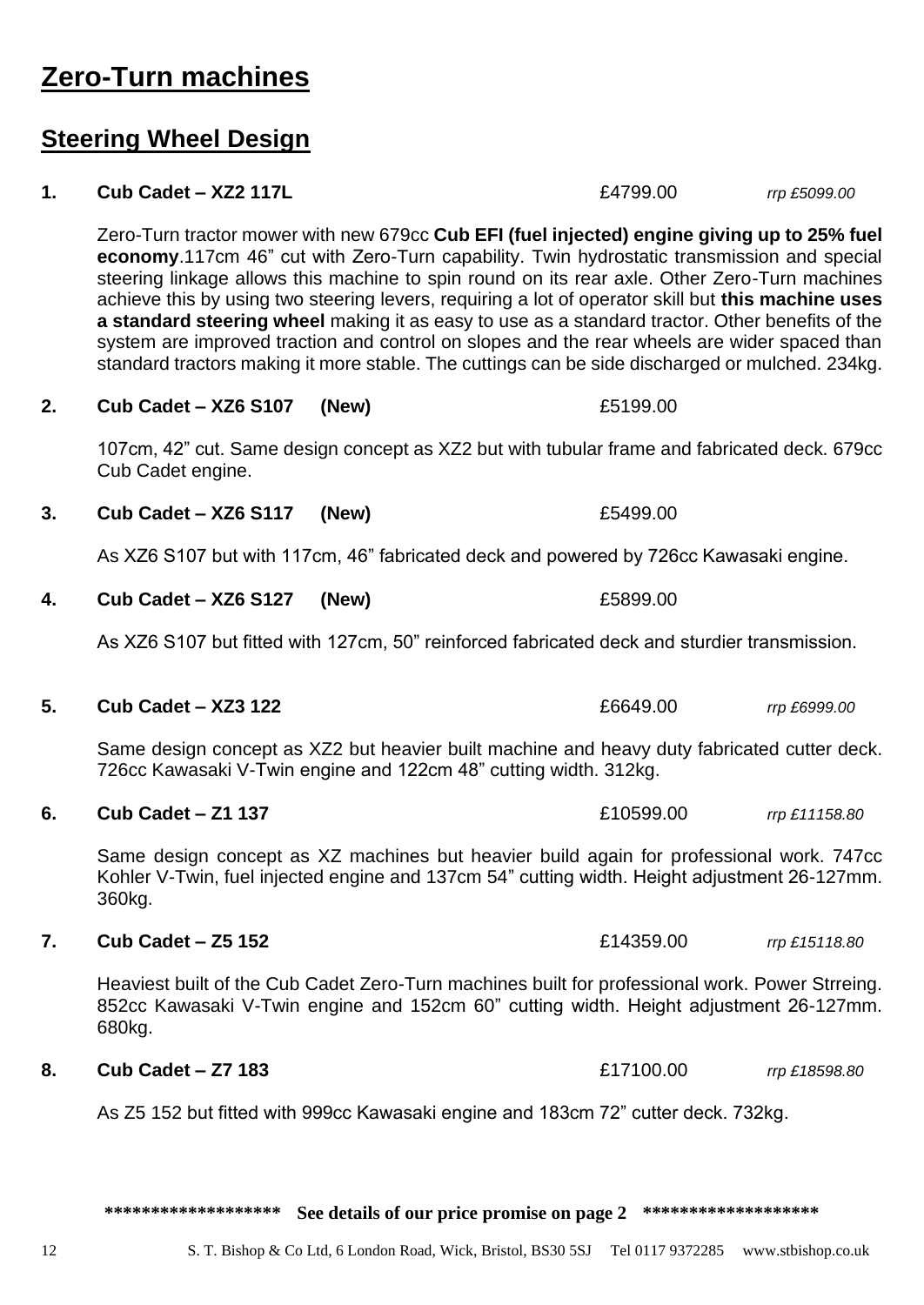# **Zero-Turn machines**

# **Lap Bar / Stick Steer Steering**

| 1.                                                                                                                     | Cub Cadet - XZ5L107                                                                                                                                                                                                                                                                                                | £4749.00 | rrp £4999.00 |  |
|------------------------------------------------------------------------------------------------------------------------|--------------------------------------------------------------------------------------------------------------------------------------------------------------------------------------------------------------------------------------------------------------------------------------------------------------------|----------|--------------|--|
|                                                                                                                        | Zero turn mower with Lap-Bar steering system. Castor front wheels and separately driven rear<br>wheels make these machines the most manoeuvrable and productive available. This mower is<br>fitted with a Cub Cadet 679cc V-Twin engine and has a 107cm 42" side-discharge cutting deck<br>with mulch plug. 267kg. |          |              |  |
| 2.                                                                                                                     | Cub Cadet - XZ5L127                                                                                                                                                                                                                                                                                                | £5225.00 | rrp £5499.00 |  |
|                                                                                                                        | As XZ5L107 but powered by Kawasaki 726cc OHV V-Twin engine and with heavier duty<br>fabricated 127cm 50" cutting deck. 285kg.                                                                                                                                                                                      |          |              |  |
| 3.                                                                                                                     | Cub Cadet - XZ5L137                                                                                                                                                                                                                                                                                                | £5849.00 | rrp £6199.00 |  |
|                                                                                                                        | As XZ5L127 but fitted with 137cm 54" cutting deck. 312kg.                                                                                                                                                                                                                                                          |          |              |  |
| 4.                                                                                                                     | <b>Toro ZS4200T Timecutter</b>                                                                                                                                                                                                                                                                                     | £3959.00 | rrp £4399.00 |  |
|                                                                                                                        | Features and manoeverability of the ZS3200 but powered by 708cc V-Twin OHV engine and<br>fitted with 107cm / 42" cutter deck for larger areas.                                                                                                                                                                     |          |              |  |
| 5.                                                                                                                     | <b>Toro MX4275T Timecutter</b>                                                                                                                                                                                                                                                                                     | £4679.00 | rrp £5199.00 |  |
|                                                                                                                        | As ZS4200T but with heavier duty fabricated 107cm / 42" cutting deck and Toro MyRide<br>adjustable seat suspension system for more comfort.                                                                                                                                                                        |          |              |  |
| 6.                                                                                                                     | <b>Toro MX5075T Timecutter</b>                                                                                                                                                                                                                                                                                     | £4949.00 | rrp £5499.00 |  |
|                                                                                                                        | As MX4275T with MyRide seat suspension and 127cm / 50" heavy duty cutter deck.                                                                                                                                                                                                                                     |          |              |  |
| 7.                                                                                                                     | Toro Titan 74874                                                                                                                                                                                                                                                                                                   | £5939.00 | rrp £6599.00 |  |
|                                                                                                                        | Features and manoeverability of the ZS Timecutter range but heavier build more suitable for<br>professional use with Kohler twin cylinder engine and 122cm / 48" cutter deck for larger areas.                                                                                                                     |          |              |  |
| 8.                                                                                                                     | Toro Titan 74878                                                                                                                                                                                                                                                                                                   | £6299.00 | rrp £6999.00 |  |
| As Titan 74874 but with MyRide seat suspension system for increased operator comfort on<br>rough or undulating ground. |                                                                                                                                                                                                                                                                                                                    |          |              |  |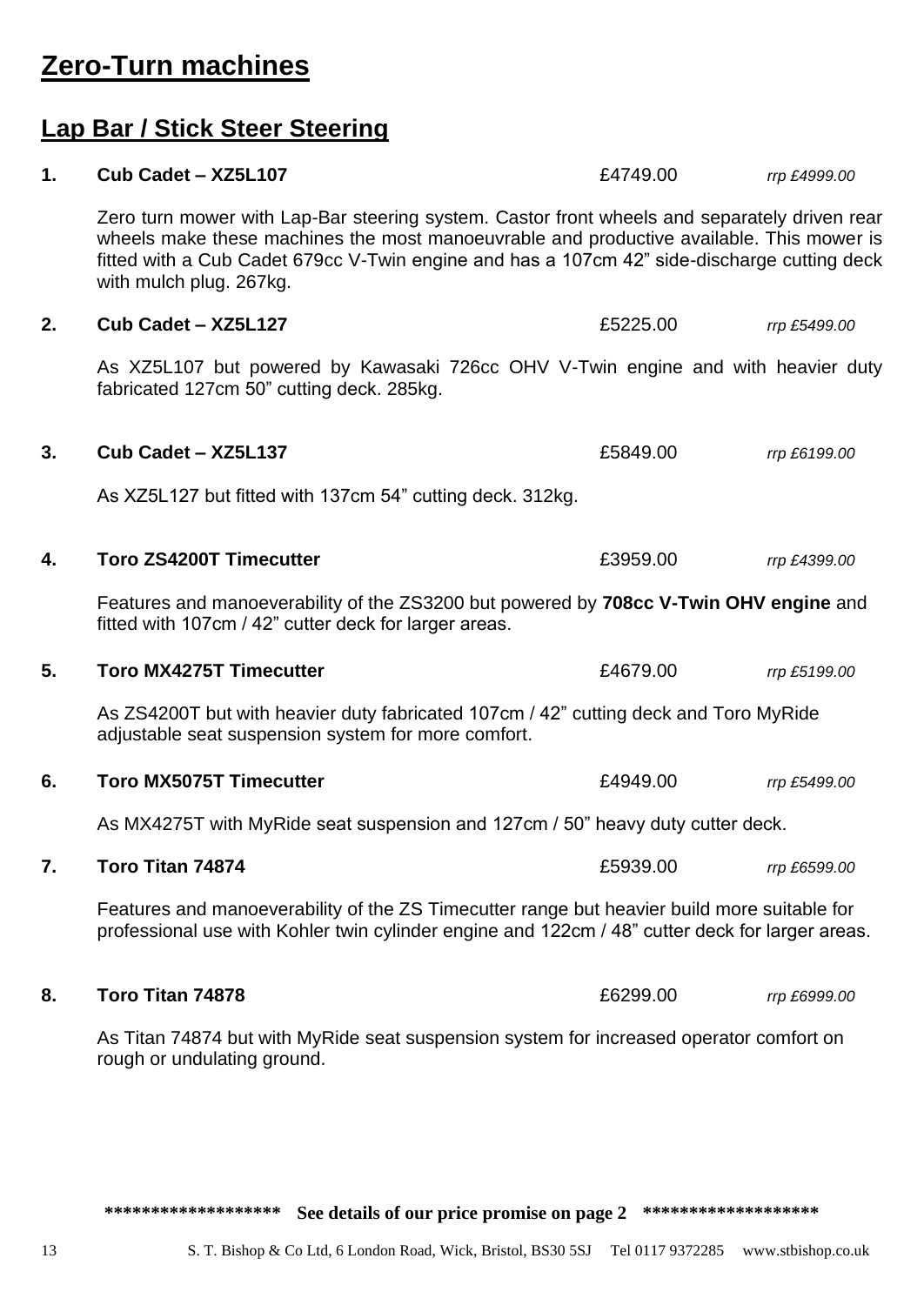### \*\*\*\*\*\*\*\*\*\*\*\*\*\*\*\*\*\*\* See details of our price promise on page 2 \*\*\*\*\*\*\*\*\*\*\*\*\*\*\*\*\*\*

# **Zero-Turn machines**

# **Lap Bar / Stick Steer Steering - continued**

**9. Toro Titan 74887** £6839.00 *rrp £7599.00* As Titan 74874 above but with 137cm / 54" cutter deck. **10. Toro Titan 74889** £7199.00 *rrp £7999.00* As Titan 74887 above but with MyRide seat suspension system for increased operator comfort on rough or undulating ground. **11. Stiga ZT 5132 T**  $\qquad \qquad$  £5699.00 *rrp £6529.00* Zero turn ride-on mower with **Kawasaki FR691 726cc 23hp V-Twin engine**, 132cm, 52" side discharge cutting deck with optional mulch kit. These machines are incredibly manoeuvrable

due to the separately driven rear wheels, controlled by two steering levers. Cutting time is greatly reduced as no time is lost in turning at the end of a run or shunting around in tight spaces. Height adjustment 38-114mm. **Weighs 279kg**

### Same engine and cutting width as ZT 5132 T but with heavier built chassis and transmission for heavy / commercial useage. 1 year commercial warranty. **Weighs 376kg**

**12. Stiga ZT 7132 T**  $E7499.00$  *rrp £8677.00*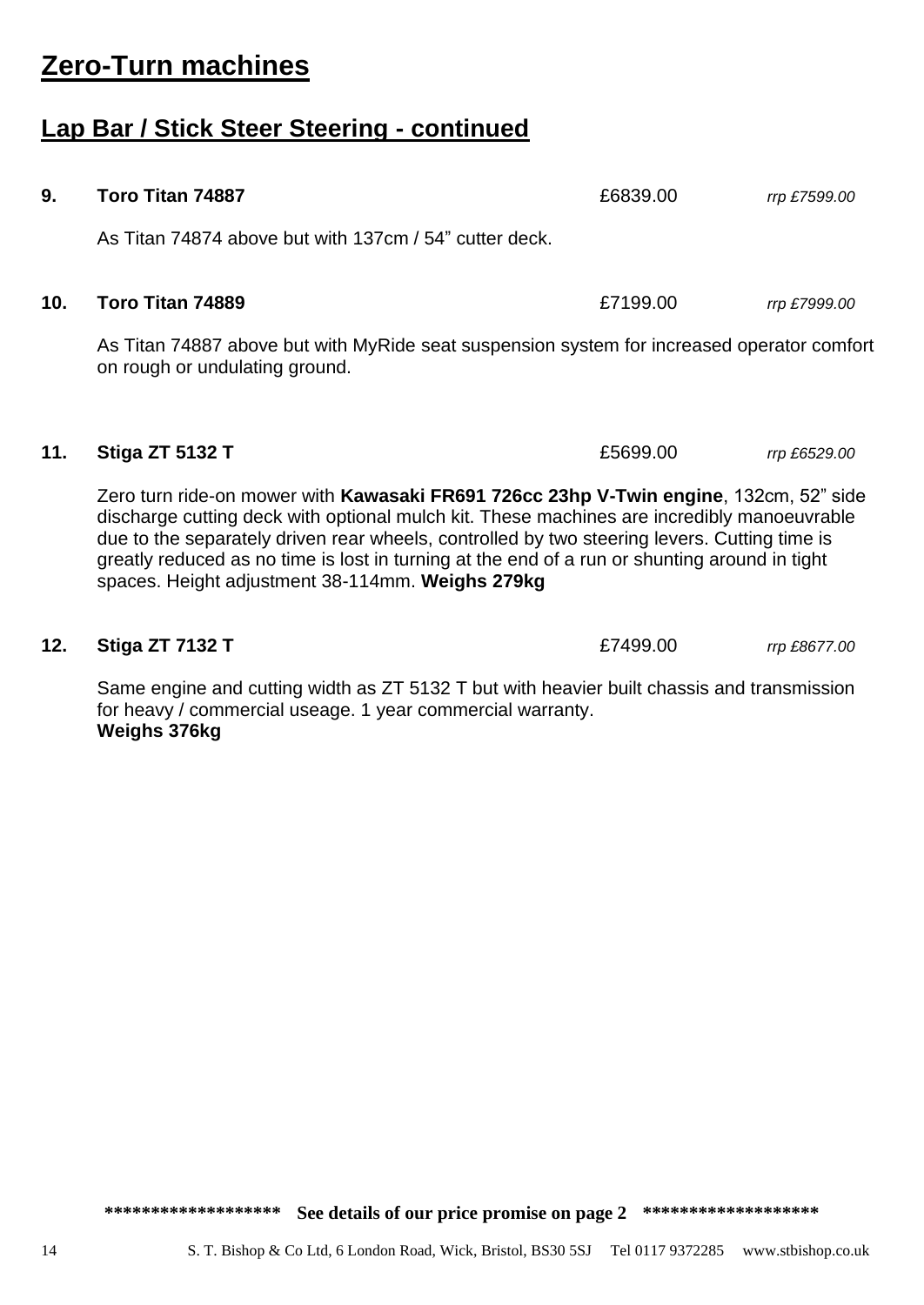# **FRONT CUT RIDE-ON MOWERS**

The front mounted cutter decks allow cutting into corners and under obstacles where mid-mounted decks could not reach. Mulching decks are quieter in operation than grass collecting machines and cutting time is greatly reduced as there is no need to stop for trips to the grass tip. Mulching is only suitable where regular cutting is possible however

Many of the current cutter decks can be used in either mulching mode for a fine finish or rear-discharge mode where the grass is too long for mulching. This does require the removal of a baffle from under the deck. The Stiga machines comprise of rear-wheel steer and articulated steering. With rear-wheel steer machines more care needs to be taken when moving around obstacles as the rear end of the machine will turn towards any obstacle that you want the machine to turn away from. A sharp turn away from a wall might end up with the back of the mower hitting the wall.

With articulated steering the rear wheels always follow the track of the front wheels making it much easier to manoeuvre around obstacles. The steering can feel a bit heavier with this system but many machines now offer power steering, making them extremely easy to control.

Many models also offer 4-wheel drive for improved traction on sharp turns and on slopes.

# **Two Wheel Drive**

# **1. Stiga Park 300M (55)** £2860.00 *rrp £3064.00*

Tractor mower with Stiga ST400 414cc engine. 33.5" 85cm **front mounted**, Combi multiclip, QuickFlip deck with manually operated height adjustment. Hydrostatic transmission. Articulated steering for excellent manoeuvrability which also ensures that the rear wheels always follow the track of the front. Warranty extendable to 3 years. 171kg.

# **2. Stiga Park 300 (95)** £3360.00 *rrp £3631.00*

Tractor mower with Stiga ST450 432cc engine. 37" 95cm **front mounted**, Combi multiclip, QuickFlip deck with electrically operated height adjustment. Hydrostatic transmission. Articulated steering for excellent manoeuvrability which also ensures that the rear wheels always follow the track of the front. Warranty extendable to 3 years. 171kg.

# **3. Stiga Park 500 (100)** £4299.00 *rrp £4797.00*

Tractor mower with Stiga ST450 432cc engine. 39" 100cm front mounted, Combi multiclip, QuickFlip deck with electrically operated height adjustment. Hydrostatic transmission. Articulated **power steering** for excellent manoeuvrability which also ensures that the rear wheels always follow the track of the front. Larger fuel tank and wheels than Park 300. Warranty extendable to 3 years. 175kg.

# **4. Stiga Park 500 W (100)** £4799.00 *rrp £5322.00*

Tractor mower with 586cc 11.2kw **Stiga V-Twin engine**. 39" 100cm front mounted, Combi multiclip, QuickFlip deck with electrically operated height adjustment. Hydrostatic transmission. Articulated **power steering** for excellent manoeuvrability which also ensures that the rear wheels always follow the track of the front. Warranty extendable to 3 years. 177kg.

# **5. Stiga Park 700 W (125)** £6699.00 *rrp £7716.00*

Similar specification to 500 W but fitted with more powerful 586cc 13.1kw Stiga ST600 Twin cylinder engine and fitted with 125cm Combi-Pro deck. Seat and lights improved over 500 W and Bluetooth connectivity. 203kg. For 100cm deck deduct £700.00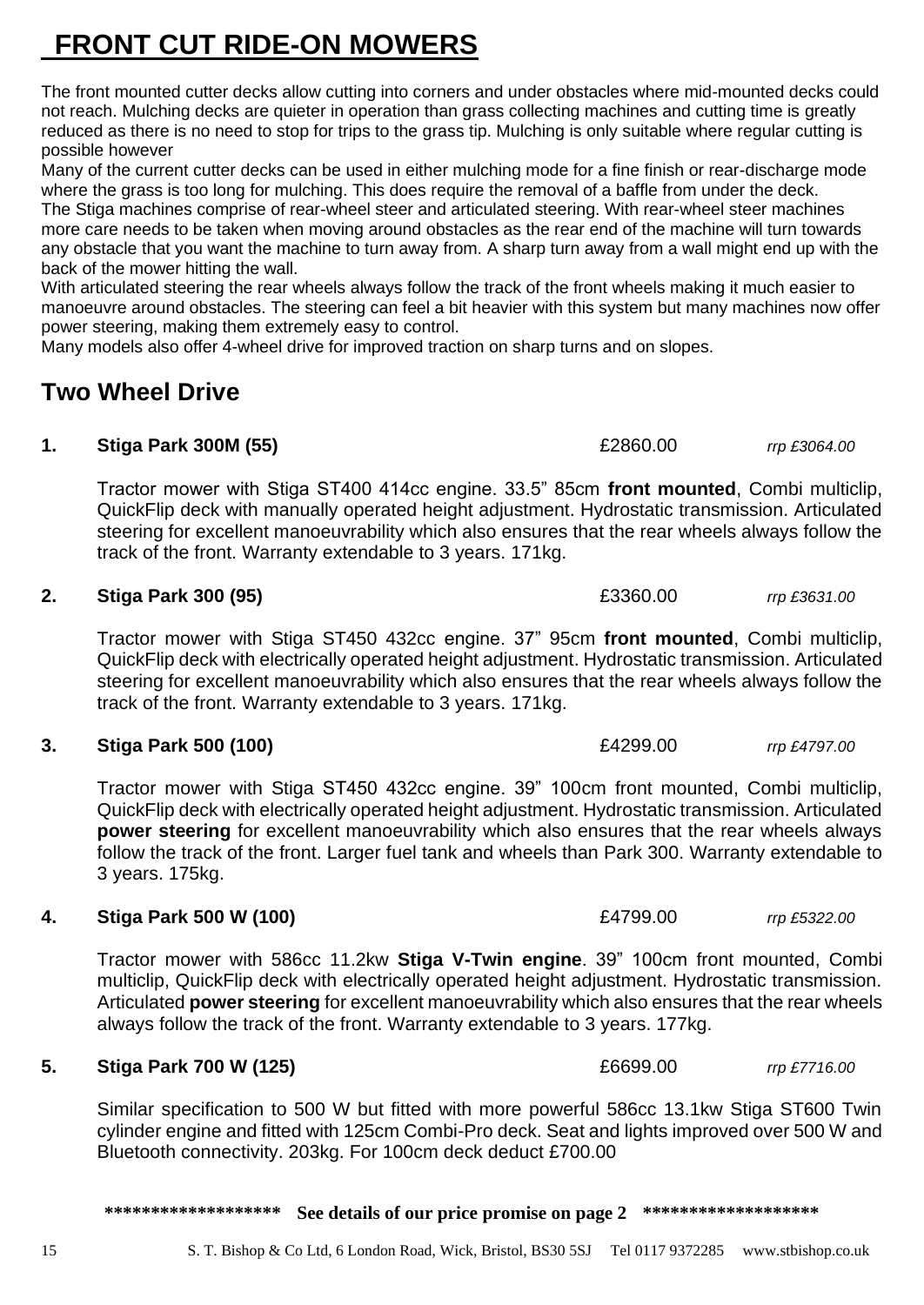# **FRONT CUT RIDE-ON MOWERS – continued**

# **Four Wheel Drive**

# **1. Stiga Park 500 WX (100)** £5799.00 *rrp £6498.00*

Tractor mower with **586cc Stiga ST600 V-Twin engine**. 39" 100cm front mounted, Combi multiclip, QuickFlip deck with electrically operated height adjustment. Hydrostatic transmission with **4 Wheel-Drive**. Articulated **power steering** for excellent manoeuvrability which also ensures that the rear wheels always follow the track of the front. Warranty extendable to 3 years. 206kg.

# **2. Stiga Park Special (100)** £5999.00 *rrp £6823.00*

As Park 500 WX above but fitted with **Honda GCV530 V-Twin engine**.

# **3. Stiga Park 700 WX (100) E6999.00** *rrp £8083.00 rrp £8083.00*

Tractor mower with 586cc 13.1kw Stiga ST600 Twin cylinder engine. 41" 105cm front mounted, Combi multiclip, QuickFlip deck with electrically operated height adjustment. Hydrostatic transmission with 4 Wheel-Drive. Articulated **power steering** for excellent manoeuvrability which also ensures that the rear wheels always follow the track of the front. Warranty extendable to 5 years. 221kg.

# **4. Stiga Park 900 WX (110)** £8499.00 *rrp £9711.00*

Similar specification to Park 700 WX but fitted with 570cc 11.8kw Briggs & Stratton Vanguiard V-Twin engine and heavier duty 110cm 43" PRO QuickFlip cutter deck. 221kg.

# **5. Stiga Park Pro 900 WX (125)** £11999.00 *rrp £14836.00*

Pro tractor mower with 688cc 14.3kw **Honda GXV630 V-Twin engine**. 49" 125cm front mounted, Pro Combi multiclip, QuickFlip deck with electrically operated height adjustment. Hydrostatic transmission with **4 Wheel-Drive**. Larger wheels and faster travel speed than domestic models. Articulated piston operated **power steering** and hydraulic deck lift. Warranty extendable to 5 years. 273kg.

# **6. Stiga Park Pro 900 AWX (125)** £13799.00 *rrp £17133.00*

As Park Pro 540IX but fitted with 688cc 15.4kw Honda GXV690 V-Twin engine. 270kg.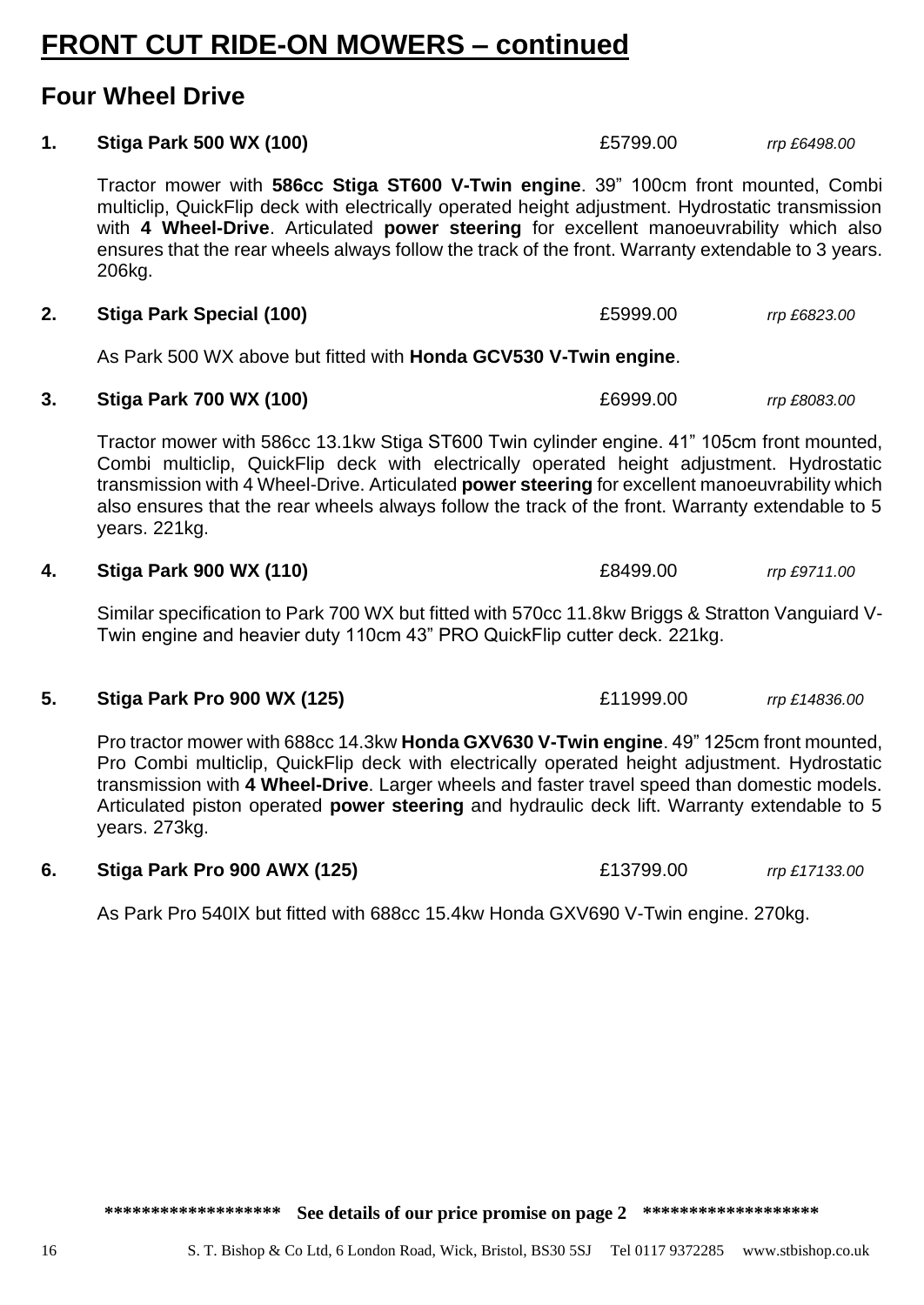# **BATTERY POWERED RIDE-ON MOWERS**

These are new machines to the market in the UK and offer performance equivalent to their petrol powered equivalents. They are more costly than their petrol neighbours but are much simpler in design with no drive belts or idler pulleys so will be simpler to maintain. The cost of running is also significantly cheaper than petrol.

One major advantage over the petrol machines is their dramatically reduced noise output, making them ideal for use near schools, offices, hospitals etc, as well as having less impact on neighbours.

# **Collecting.**

# **1. Alko R85.1 Li** *Alko* **R85.1 Li** *E4999.00**rrp £5299.00*

Ride-on mower with 81cm / 32" cutting width fitted with 190 litre grass collector and supplied with mulch plug. This machine is powered by a 72v 31Ah **(2200Wh) Lithium Ion battery** and has a run time of approximately 150 minutes. Capable of cutting up to 6000 square metres. Charging time is approx. 12 hours.

Height of cut is adjustable from 25mm to 130mm.

# **2. Mountfield Freedom 28e** £3749.00 *rrp £4235.00*

Ride-On mower with 72cm / 28" cutting width and supplied with a 150 litre grass collector. . This machine is supplied with four 5Ah 48V Lithium Ion batteries giving a **battery capacity of 860Wh**. Working area up to 1800 square metres. The batteries supplied can be removed individually and used to power a variety of garden tools. Height adjustable from 30mm to 80mm. 2 year warranty.

# **3. Stiga Swift 372e E3999.00** *rrp £4444.00*

Same basic machine as the Mountfield Freedom 28e but supplied with two 7.5Ah and two 5Ah batteries giving a **battery capacity of 1200Wh** and capable of cutting up to 2000 square metres. 3 year conditional warranty.

# **4. Mountfield Freedom 30e** £4149.00 *rrp £4420.00*

Tractor mower with 84cm / 33" cutting width and supplied with a 240 litre grass collector. . This machine is powered by a 48v 30Ah **(1500Wh) Lithium Ion battery** and is capable of cutting up to 3000 square metres. Height adjustable from 25mm to 80mm. Charging time is approx. 6 hours. Conditional 3 year extended warranty available.

# **5. Stiga Estate 384e** *E4149.00**rrp £4514.00*

Tractor mower with 84cm / 33" cutting width and supplied with a 240 litre grass collector. . This machine is powered by a 48v 30Ah **(1500Wh) Lithium Ion battery** and is capable of cutting up to 3000 square metres. Height adjustable from 25mm to 80mm. Charging time is approx. 6 hours. Conditional 3 year extended warranty available.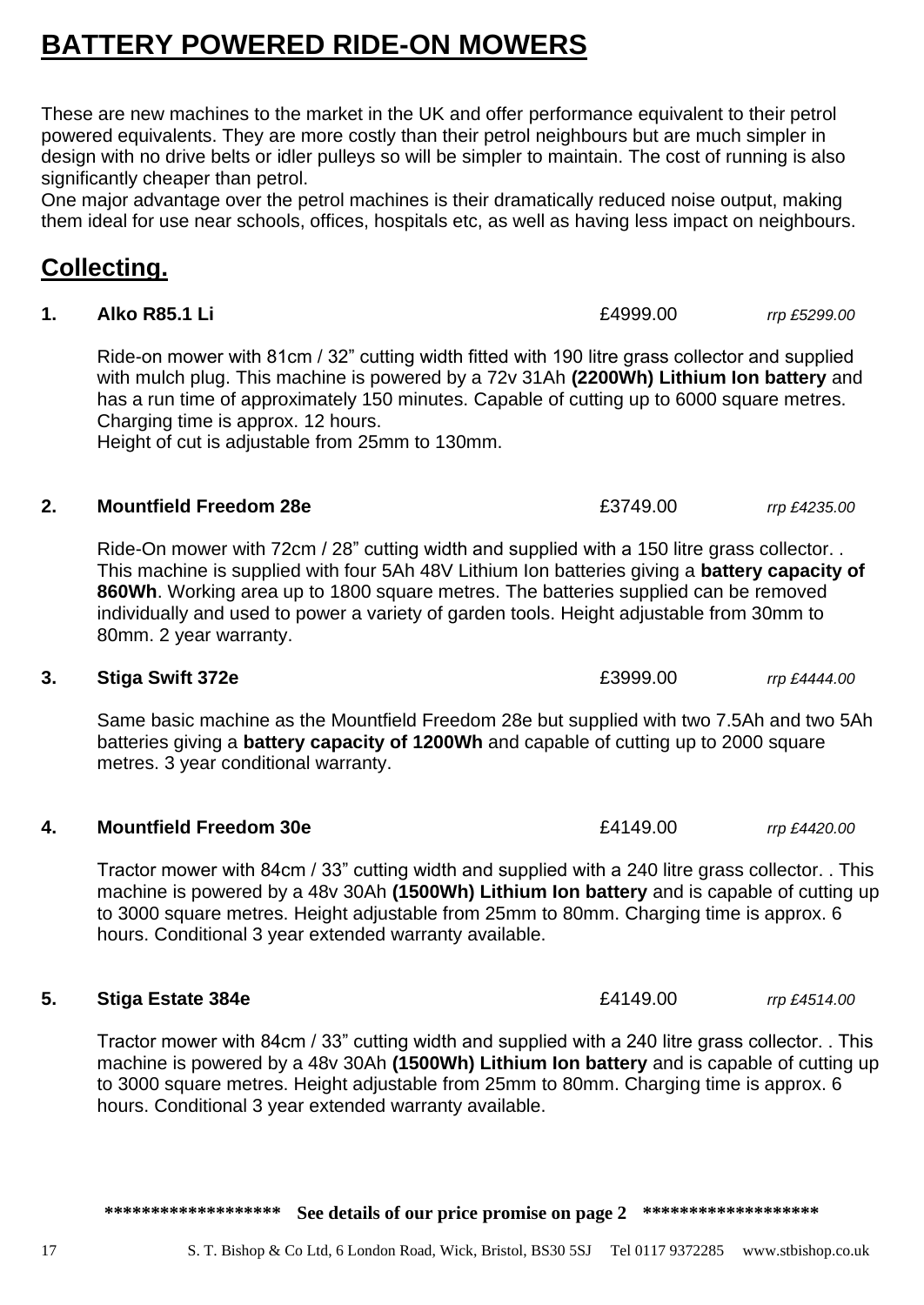# **Collecting.**

# **6. Stiga Estate 584e** *f***<sub>24799.00** *rrp £5249.00**rrp* **£5249.00**</sub>

Tractor mower with 84cm / 33" cutting width and supplied with a 240 litre grass collector. . This machine is powered by a **48v 40Ah (2000Wh) Lithium Ion battery** and is capable of cutting up to 4000 square metres. Height adjustable from 25mm to 80mm. Charging time is approx. 8 hours. Conditional 3 year extended warranty available.

# **7. Stiga Estate 798e** *rrp £6877.00**rrp £6877.00* **<b>***rrp £6877.00*

Tractor mower with 98cm / 38" cutting width and supplied with a 240 litre grass collector. . This machine is powered by a 48v **64Ah (3000Wh) Lithium Ion battery** and is capable of cutting up to 7000 square metres. Height adjustable from 25mm to 80mm. Electric height of cut adjustment and electric catcher tip. Conditional 3 year extended warranty available.

# **Side Discharge / Mulching.**

# **1. Cub Cadet LR2 ES76** *rrp £4556.60*

Ride-on mower with 76cm / 30" cutting width fitted with side discharge deck and supplied with mulch plug. This machine is powered by a 56v 30Ah **(1500Wh) Lithium Ion battery** and is capable of cutting up to 3000 square metres. An optional grass collector is also available but may reduce the cutting area capability. Charging time is approx. 4 hours. Height of cut is adjustable from 38mm to 95mm.

# **2. Cub Cadet XT2 ES107** *rrp £6889.00*

Tractor mower with 107cm / 42" cutting width fitted with side discharge deck and supplied with mulch plug. This machine is powered by a 56v 60Ah **(3000Wh) Lithium Ion battery** and is capable of cutting up to 9000 square metres. Charging time is approx. 4 hours.

### **3. Mountfield Freedom 38e-SD** £4149.00 *rrp £4420.00*

Tractor mower with 98cm / 38" side-discharge cutting deck. Optional mulch plug available. This machine is powered by a 48v 30Ah **(1440Wh) Lithium Ion battery** and is capable of cutting up to 3500 square metres. Height adjustable from 25mm to 80mm. Charging time is approx. 6 hours. Conditional 3 year extended warranty available.

# **4. Stiga Tornado 398e** £4149.00 *rrp £4462.00*

Tractor mower with 98cm / 38" side-discharge cutting deck. Optional mulch plug available. This machine is powered by a 48v 30Ah **(1440Wh) Lithium Ion battery** and is capable of cutting up to 3500 square metres. Height adjustable from 25mm to 80mm. Charging time is approx. 6 hours. 3 year extended warranty available.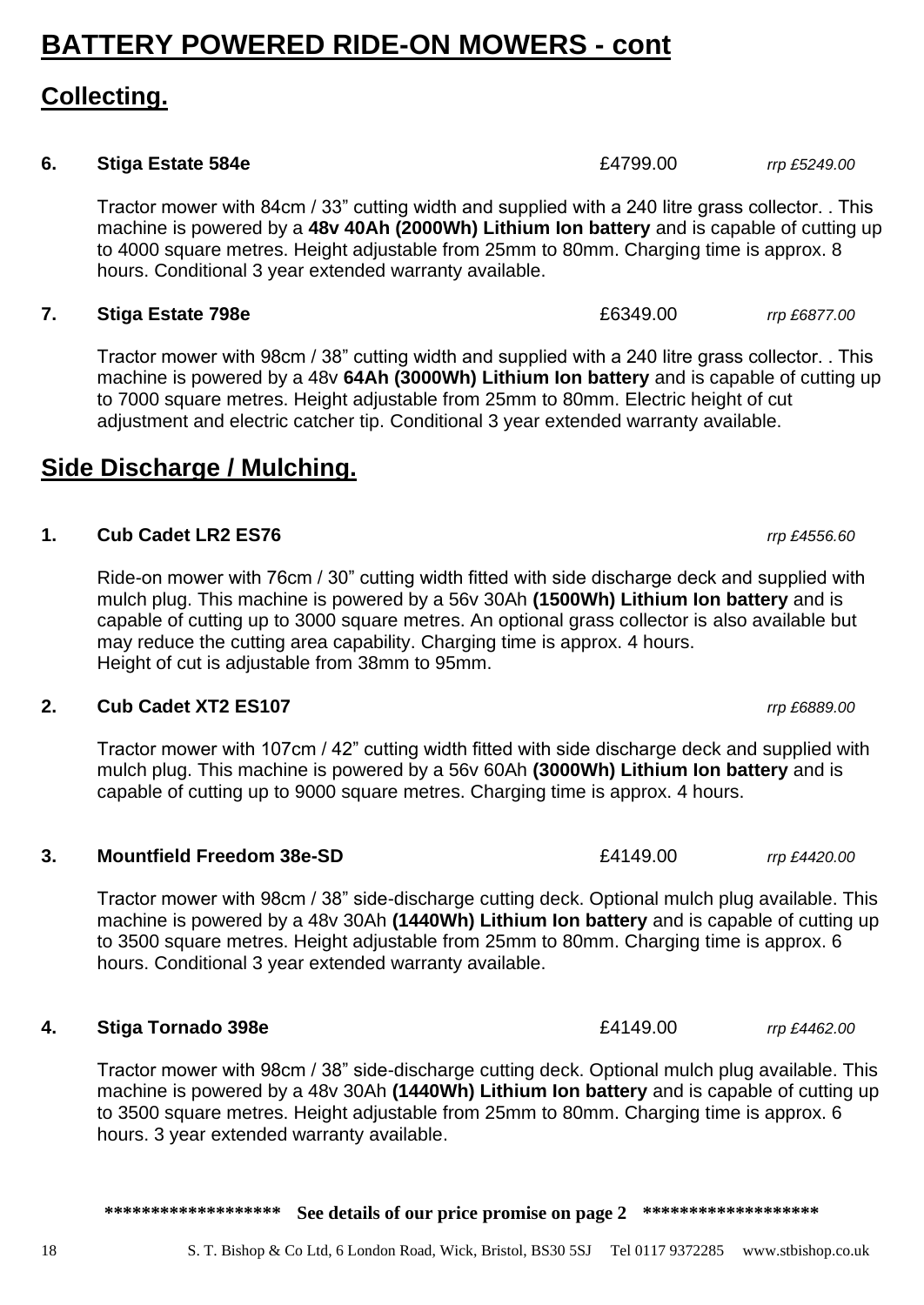# **Side Discharge / Mulching.**

### **5. Stiga Tornado 598e** *E4799.00**rrp £5249.00*

Tractor mower with 98cm / 38" side-discharge cutting deck. Optional mulch plug available. This machine is powered by a 48v 40Ah **(1920Wh) Lithium Ion battery** and is capable of cutting up to 4500 square metres. Height adjustable from 25mm to 80mm. Charging time is approx. 8 hours. 3 year extended warranty available.

### **6. Stiga Tornado 7108e** £6149.00 *rrp £6614.00*

Tractor mower with 108cm / 43" side-discharge cutting deck. Optional mulch plug available. This machine is powered by a 48v **Lithium Ion battery** and is capable of cutting up to 7500 square metres. Height adjustable from 25mm to 80mm. 3 year extended warranty available.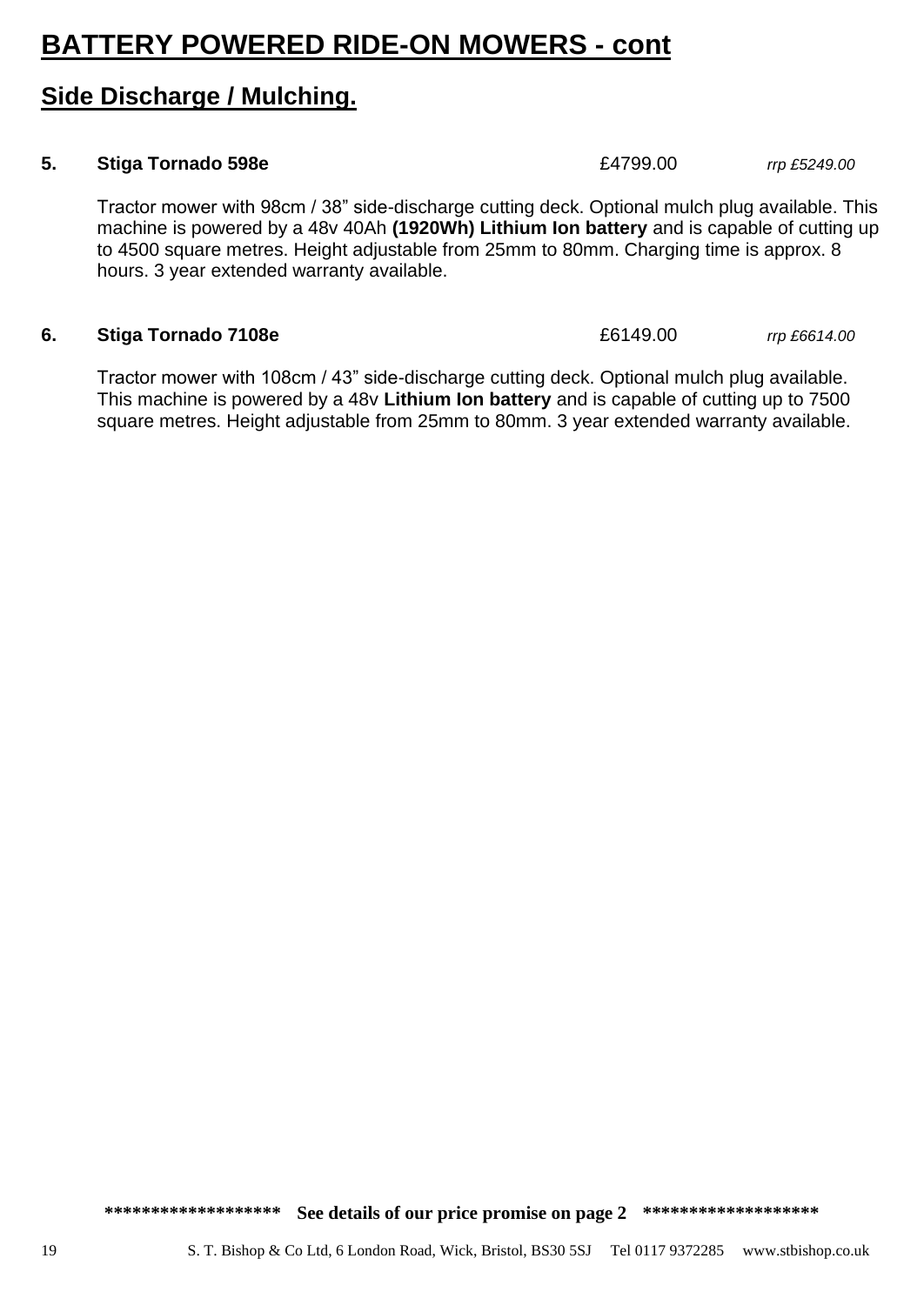# **RIDE-ON MOWER ACCESSORIES**

We carry a selection of equipment by SCH as it is of excellent quality. They have an extensive range of accessories available to special order if required. (Details on request)

| <b>SCH DTSB</b>                                                                                                                                                                               | (Special Offer)<br>A high quality 400kg capacity tipping trailer with a paint finish.                          | £275.00                 | rrp £376.20       |  |
|-----------------------------------------------------------------------------------------------------------------------------------------------------------------------------------------------|----------------------------------------------------------------------------------------------------------------|-------------------------|-------------------|--|
| <b>SCH GDTT</b>                                                                                                                                                                               | A high quality 500kg capacity tipping trailer with a paint finish.                                             | £449.00                 | rrp £496.32       |  |
| <b>SCH GDTT/galv</b>                                                                                                                                                                          | A high quality 500kg capacity tipping trailer with a hard wearing galvanised finish.                           | £529.00                 | rrp 580.80        |  |
| <b>SCH BRT</b>                                                                                                                                                                                | 36" Roller and carrier frame for the following 36" attachments.                                                | £239.00                 | rrp £264.000      |  |
| <b>SCH BA</b>                                                                                                                                                                                 | 36" aerator attachment for BRT carrier.                                                                        | £135.00                 | rrp £150.00       |  |
| <b>SCH BS</b>                                                                                                                                                                                 | 36" slitter attachment for BRT carrier.                                                                        | £135.00                 | rrp £150.00       |  |
| <b>SCH HGF</b>                                                                                                                                                                                | A heavy duty carrier frame for the following 40" attachments.                                                  | £239.00                 | rrp £266.64       |  |
| <b>SCH HGA</b>                                                                                                                                                                                | 40" aerator attachment for HGF frame.                                                                          | £209.00                 | rrp £231.00       |  |
| <b>SCH HGS</b>                                                                                                                                                                                | 40" slitter attachment for HGF frame.                                                                          | £209.00                 | rrp £231.00       |  |
|                                                                                                                                                                                               | SCH SAGR 36" budget towed roller                                                                               | £209.00                 | rrp 235.20        |  |
|                                                                                                                                                                                               | SCH HGR 42" heavy duty towed roller                                                                            | £515.00                 | rrp 570.24        |  |
| Handy Trailer Cart (S)<br>Boxed £79.99<br>Assembled £89.99<br>A handy small 4 wheeled, flat bed trolley with drop sides. Can be towed or pulled by<br>hand. (approx 80cm x 45cm trolley base) |                                                                                                                |                         |                   |  |
| Handy Trailer Cart (L)                                                                                                                                                                        | Larger version of above unit. (approx 120cm x 60cm trolley base)                                               | £119.99<br><b>Boxed</b> | Assembled £129.99 |  |
|                                                                                                                                                                                               | A plastic dump trailer with 300kg capacity that can be converted to a hand cart without<br>the need for tools. |                         |                   |  |
|                                                                                                                                                                                               | Turfmaster TB600 Trailer Cart<br>A heavier duty version of the TB500 above with 400kg capacity.                | £199.00                 | rrp £249.00       |  |
| ******************<br>*******************<br>See details of our price promise on page 2                                                                                                       |                                                                                                                |                         |                   |  |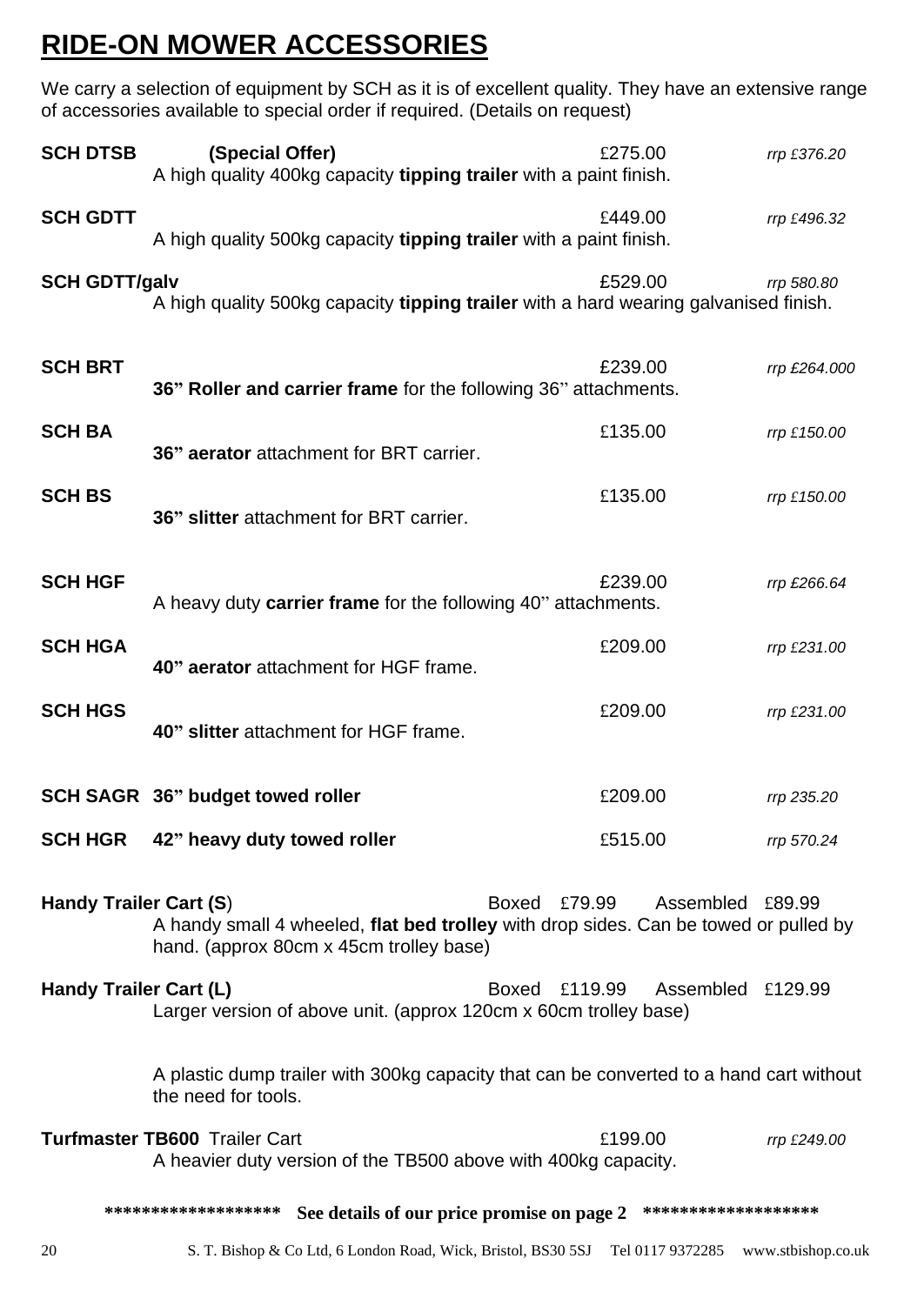# **RIDE-ON MOWER ACCESSORIES - cont**

| <b>Agri-Fab 45-0544</b><br>A 40" towed spike type <b>aerator</b> .                                                          | £189.00  | rrp £205.00  |
|-----------------------------------------------------------------------------------------------------------------------------|----------|--------------|
| <b>Agri-Fab 45-0299</b><br>A 48" towed plug type aerator.                                                                   | £289.00  | rrp £319.00  |
| DR Premier 7.25 All Terrain                                                                                                 | £1849.00 | rrp £1949.00 |
| A Towed Wheeled Trimmer / Mower suitable for edge rimming of large areas. 21" cut with Briggs & Stratton 725 Exi<br>engine. |          |              |
| DR FBM Pro-XL 44-20 ES                                                                                                      | £4499.00 | rrp £4699.00 |

A **Towed Field & Brush Mower** suitable for cutting longer and rougher grass and scrub that would not be possible with a standard tractor deck. 44" cut with 20hp v-twin e/s engine.